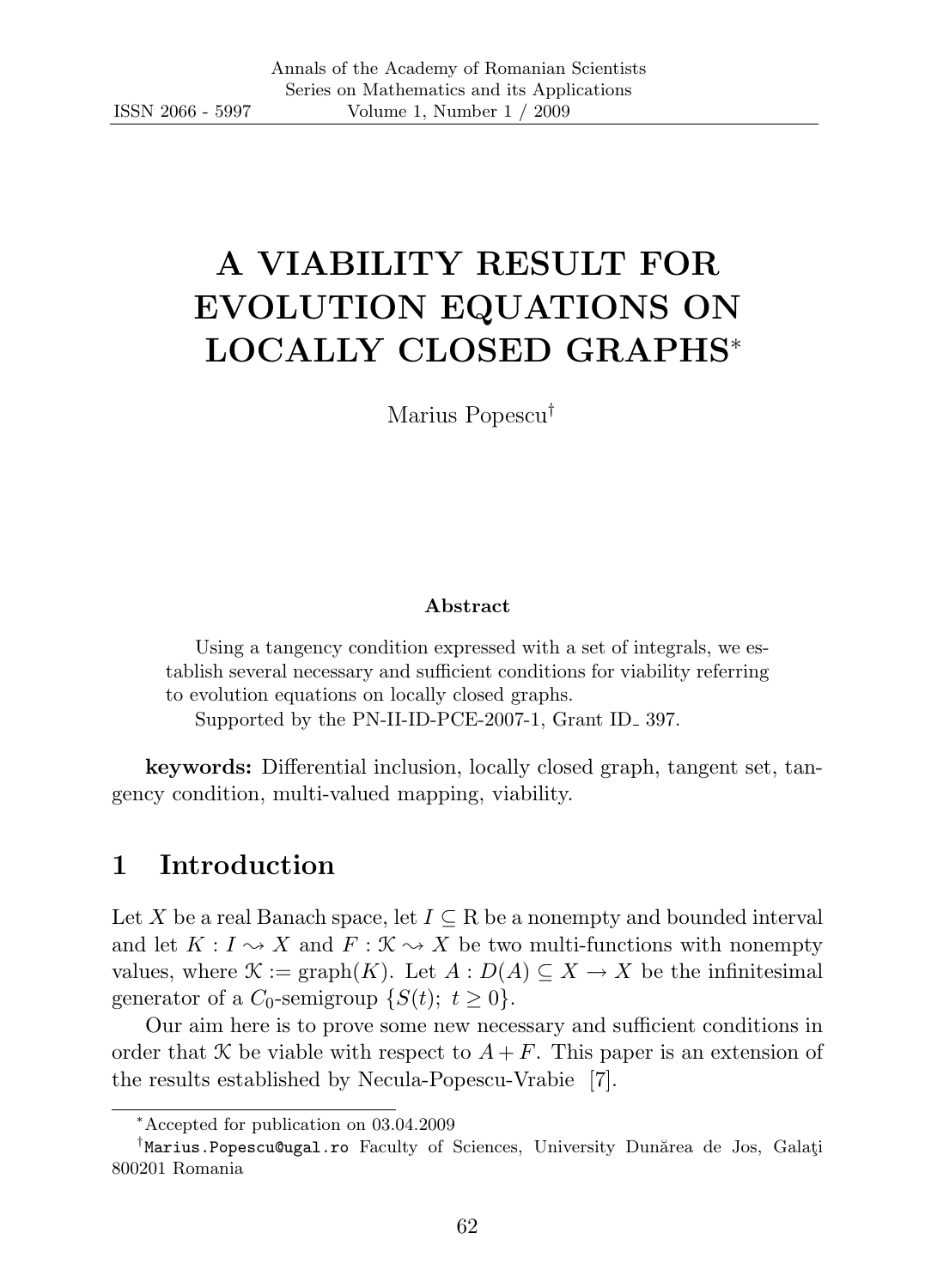To be more precise, let us consider the Cauchy Problem

$$
\begin{cases}\n u'(t) \in Au(t) + F(t, u(t)) \\
 u(\tau) = \xi.\n\end{cases} \tag{1.1}
$$

**Definition 1.1.** By a *mild solution* of  $(1.1)$  on  $[\tau, T] \subseteq I$ , we mean a function  $u \in C([\tau, T]; X)$  satisfying  $(t, u(t)) \in \mathcal{K}$ ,  $u(\tau) = \xi$  and for which there exists  $f \in L^1(\tau, T; X)$  with  $f(t) \in F(t, u(t))$  a.e. for  $t \in [\tau, T]$  and

$$
u(t) = S(t - \tau)\xi + \int_{\tau}^{t} S(t - s)f(s) \, ds \tag{1.2}
$$

for each  $t \in [\tau, T]$ .

**Definition 1.2.** We say that the graph,  $\mathcal{K}$ , of  $K: I \rightarrow X$ , is mild viable with respect to  $A + F$ , where  $F : \mathcal{K} \to X$ , if for each  $(\tau, \xi) \in \mathcal{K}$ , there exists  $T > \tau$ , such that  $[\tau, T] \subseteq I$  and  $(1.1)$  has at least one mild solution  $u : [\tau, T] \to X$ . If  $T \in (\tau, \sup I)$  can be taken arbitrary, we say that K is globally mild viable with respect to  $A + F$ .

The first two sections of the paper are concerned with some prerequisites and basic concepts and results needed in the sequel. In Section 3 we prove the main necessary condition of viability, in Section 4 we give a relationship between two tangency conditions, Section 5 contains the statement of the two sufficient conditions for viability and the statement and proof of a technical approximation lemma, while in Section 6, we give the proofs of Theorems 5.1 and 5.2.

### 2 Preliminaries

If  $(Y, d)$  is a metric space,  $y \in Y$  and  $r > 0$ ,  $D(y, r)$  denotes the closed ball with center y and radius  $r > 0$ , i.e.  $D(y, r) = \{x \in Y; d(y, x) \leq r\},\$ while  $S(y, r)$  denotes the open ball with center y and radius  $r > 0$ , i.e.  $S(y, r) = \{x \in Y; d(y, x) < r\}.$  If  $B \subseteq Y$  and  $C \subseteq Y$ , we denote by

$$
dist(y, C) := inf{d(y, z); z \in C}
$$

and by

$$
dist(B, C) := \inf \{ d(x, y); \ x \in B, \ y \in C \}.
$$

Also  $\mathcal{B}(Y)$  denotes the family of all bounded subsets of Y.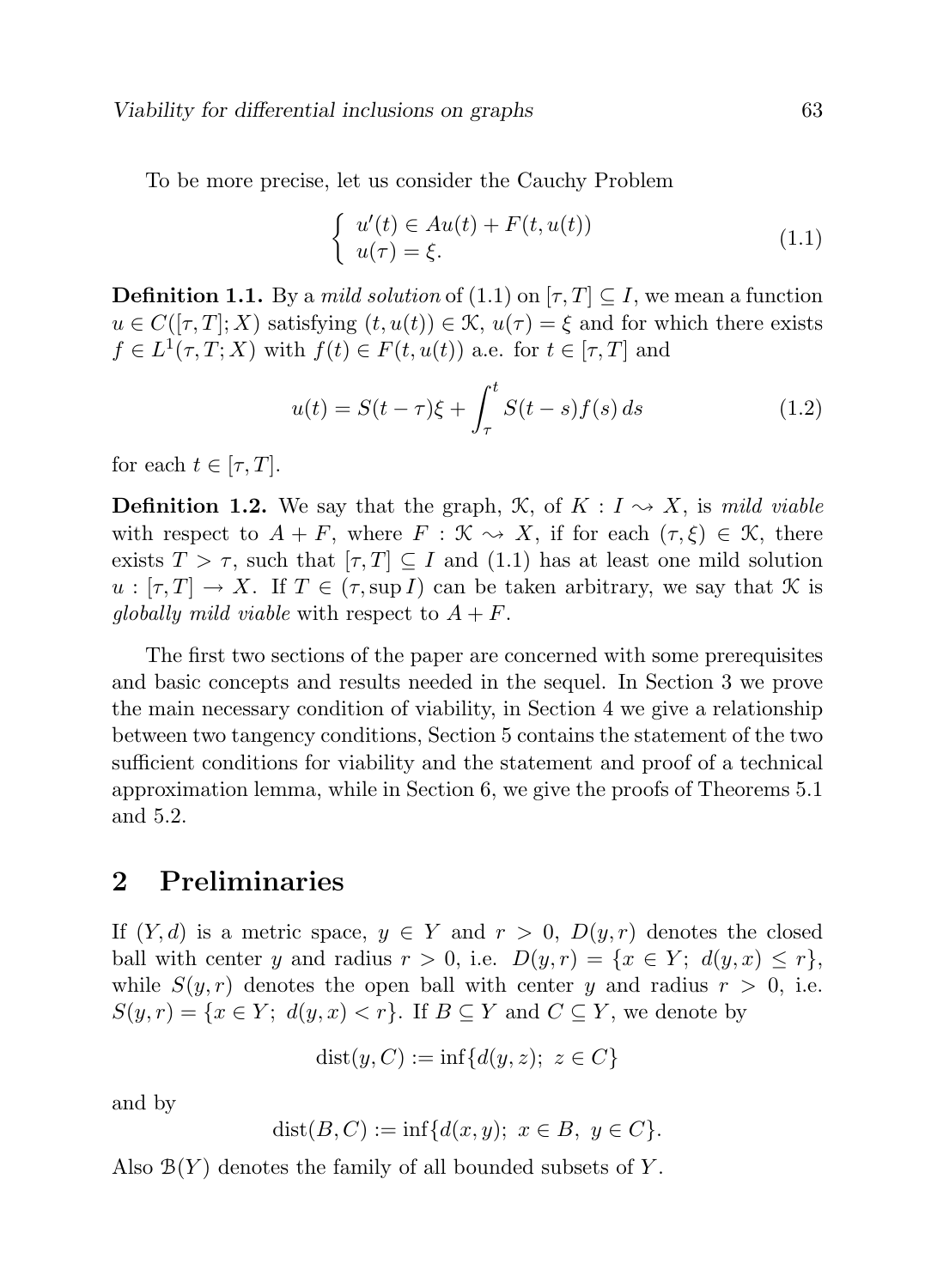**Definition 2.1.** Let  $Y \subseteq X$  be nonempty. The function  $\beta_Y : \mathcal{B}(X) \to \mathbb{R}_+$ , defined by

$$
\beta_Y(B) := \inf \left\{ \varepsilon > 0; \exists x_1, x_2, \dots, x_{n(\varepsilon)} \in Y, \ B \subseteq \bigcup_{i=1}^{n(\varepsilon)} D(x_i, \varepsilon) \right\},\
$$

is called the Hausdorff measure of noncompactness on  $X$  subordinated to  $Y$ . If  $Y = X$ , we simply denote  $\beta_X$  by  $\beta$ , and we simply call it the Hausdorff measure of noncompactness on X.

Remark 2.1. We have the following properties:

- (i) for each  $B \in \mathcal{B}(X)$  and  $r > 0$  with  $B \subseteq D(0,r)$ , we have  $\beta(B) \leq r$ ;
- (ii)  $\beta(B) = 0$  if and only if B is relatively compact;
- (iii) the restriction of  $\beta_Y$  to  $\mathcal{B}(Y)$  coincides with the Hausdorff measure of noncompactness on  $Y$ ;
- (iv) for each  $B \in \mathcal{B}(Y)$  we have  $\beta(B) \leq \beta_Y(B) \leq 2 \beta(B)$ .

The next lemma is due to Mönch [4].

**Lemma 2.1.** Let X be a separable Banach space and  $\{f_m; m \in \mathbb{N}\}\$ a subset in  $L^1(\tau,T;X)$  for which there exists  $\ell \in L^1(\tau,T;\mathbb{R}_+)$  such that

 $||f_m(s)|| < \ell(s)$ 

for each  $m \in \mathbb{N}$  and a.e. for  $s \in [\tau, T]$ . Then the mapping

$$
s \mapsto \beta(\{f_m(s); \ m \in \mathbb{N}\})
$$

is integrable on  $[\tau, T]$  and, for each  $t \in [\tau, T]$ , we have

$$
\beta\left(\left\{\int_{\tau}^{t} f_m(s) \, ds; \ m \in \mathbb{N}\right\}\right) \leq \int_{\tau}^{t} \beta(\left\{f_m(s); \ m \in \mathbb{N}\right\}) \, ds. \tag{2.1}
$$

For further details on the Haussdorf measure of noncompactness see Cârjă, Necula, Vrabie [3], Section 2.7, pp.  $48~53$ .

Let X be a real Banach space,  $I \subseteq \mathbb{R}$  a nonempty and bounded interval,  $K: I \rightsquigarrow X$  a multi-function with nonempty values and let  $\mathcal{K} := \text{graph}(K)$ . Here and thereafter,  $\mathcal K$  is conceived as a metric space, whose metric, d, is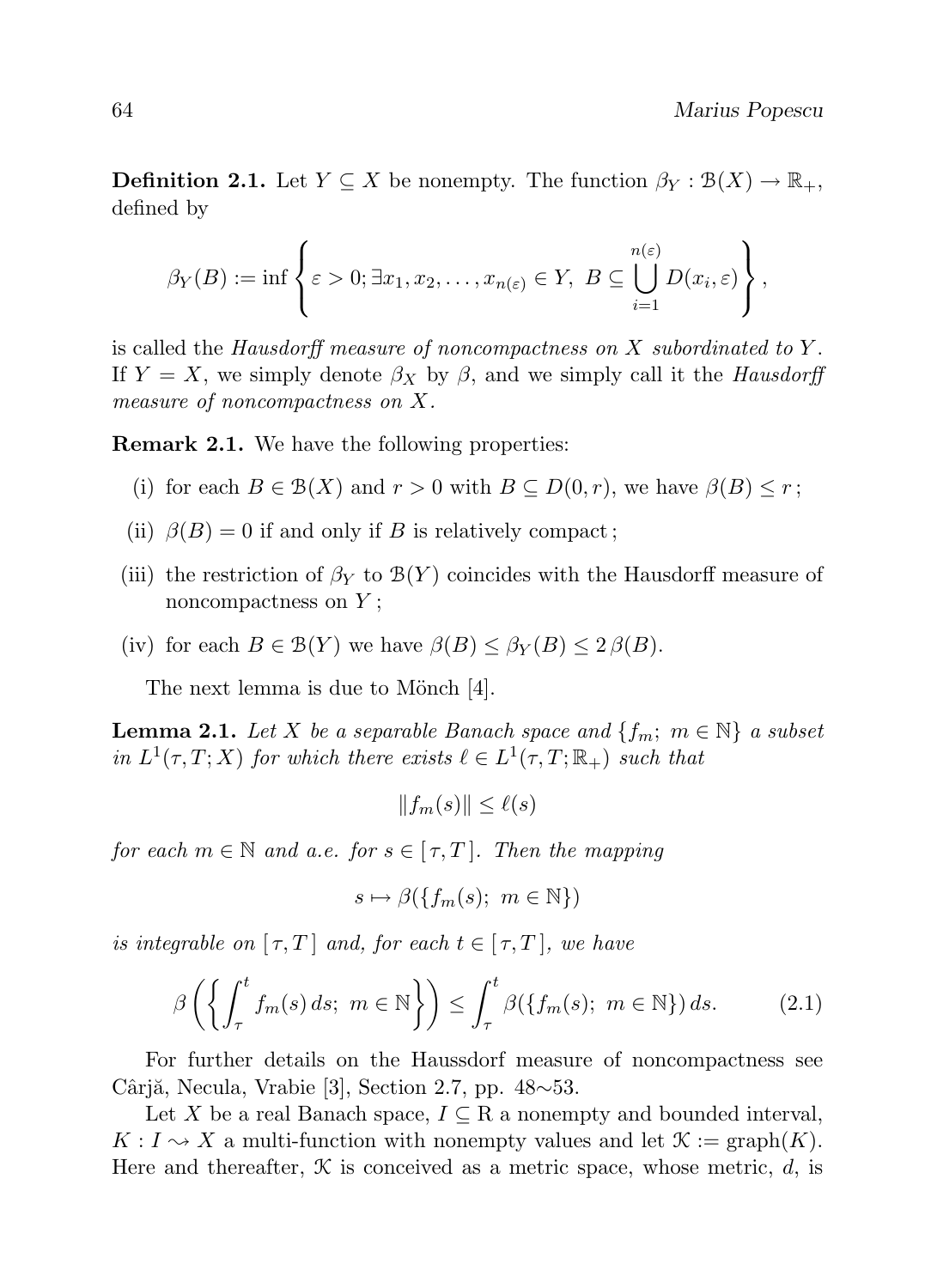defined by  $d((\tau,\xi),(\theta,\mu)) = \max{\lbrace |\tau - \theta|, ||\xi - \mu|| \rbrace}$ , for all  $(\tau,\xi),(\theta,\mu) \in \mathcal{K}$ . Also,  $\lambda$  denotes the Lebesgue measure on R. Furthermore, whenever we will use the term *strongly-weakly* we will mean that the domain of the multifunction in question is equipped with the strong topology, while the range is equipped with the weak topology. Otherwise, both domain and range are endowed with the strong, i.e. norm, topology.

**Definition 2.2.** The multi-function  $F : \mathcal{K} \rightarrow X$  is called *(strongly-weakly)* almost u.s.c. if for each  $\varepsilon > 0$  there exists an open set  $\mathcal{O}_{\varepsilon} \subseteq I$  such that  $\lambda(\mathcal{O}_{\varepsilon}) \leq \varepsilon$  and  $F_{\left[\left(I\setminus\mathcal{O}_{\varepsilon}\right)\times X\right]\cap\mathcal{K}}$  is (strongly-weakly) u.s.c.

**Definition 2.3.** The multi-function  $F : \mathcal{K} \rightarrow X$  is called *integrally-bounded* if for each  $(\tau, \xi) \in \mathcal{K}$  there exist  $\rho > 0$ ,  $\delta > 0$ ,  $\ell_1 \in L^1(I; \mathbb{R})$  and a negligible set  $N_1 \subseteq I$  satisfying: for each  $(t, u) \in (([\tau - \delta, \tau + \delta] \setminus N_1) \times S(\xi, \rho)) \cap \mathcal{K},$ we have

$$
||F(t, u)|| \le \ell_1(t).
$$

**Remark 2.2.** (i) If X is separable we can choose  $N_1$  in Definition 2.3 the same for all  $(\tau, \xi) \in \mathcal{K}$  and in this case for each  $(\tau, \xi) \in ((I \setminus N_1) \times X) \cap \mathcal{K}$ ,  $F(\tau, \xi)$  is bounded.

(ii) Moreover, if, in addition,  $F$  is closed valued and almost u.s.c., then, for each continuous function  $u : I \to X$  with  $(t, u(t)) \in \mathcal{K}$  for each  $t \in I$ , the multi-function  $t \mapsto F(t, u(t))$  has at least one locally integrable selection on I. The same conclusion holds true if  $F$  is closed valued, strongly-weakly almost u.s.c. and has separable range. The latter assertion follows from Pettis' Measurability Theorem 1.1.3, p. 3, in Vrabie [10].

The next special class of graphs was considered for the first time by Necula [5].

**Definition 2.4.** Let  $K: I \rightarrow X$  be a multi-function with graph,  $\mathcal{K}$ . By a simple solution issuing from  $(\tau, \xi) \in \mathcal{K}$  we mean a pair of functions  $(g, v) \in$  $L^1(\tau,T;X) \times C([\tau,T];X)$  such that for all  $t \in [\tau,T]$  we have  $(t,v(t)) \in \mathcal{K}$ and

$$
v(t) = S(t - \tau)\xi + \int_{\tau}^{t} S(t - s)g(s) \, ds
$$

**Definition 2.5.** The graph,  $K$ , of K is said to be A-mild viable by itself if for each  $(\tau, \xi) \in \mathcal{K}$ , there exist  $T > \tau$ ,  $\rho > 0$  and  $\ell_2 \in L^1(I; \mathbb{R})$ , so that for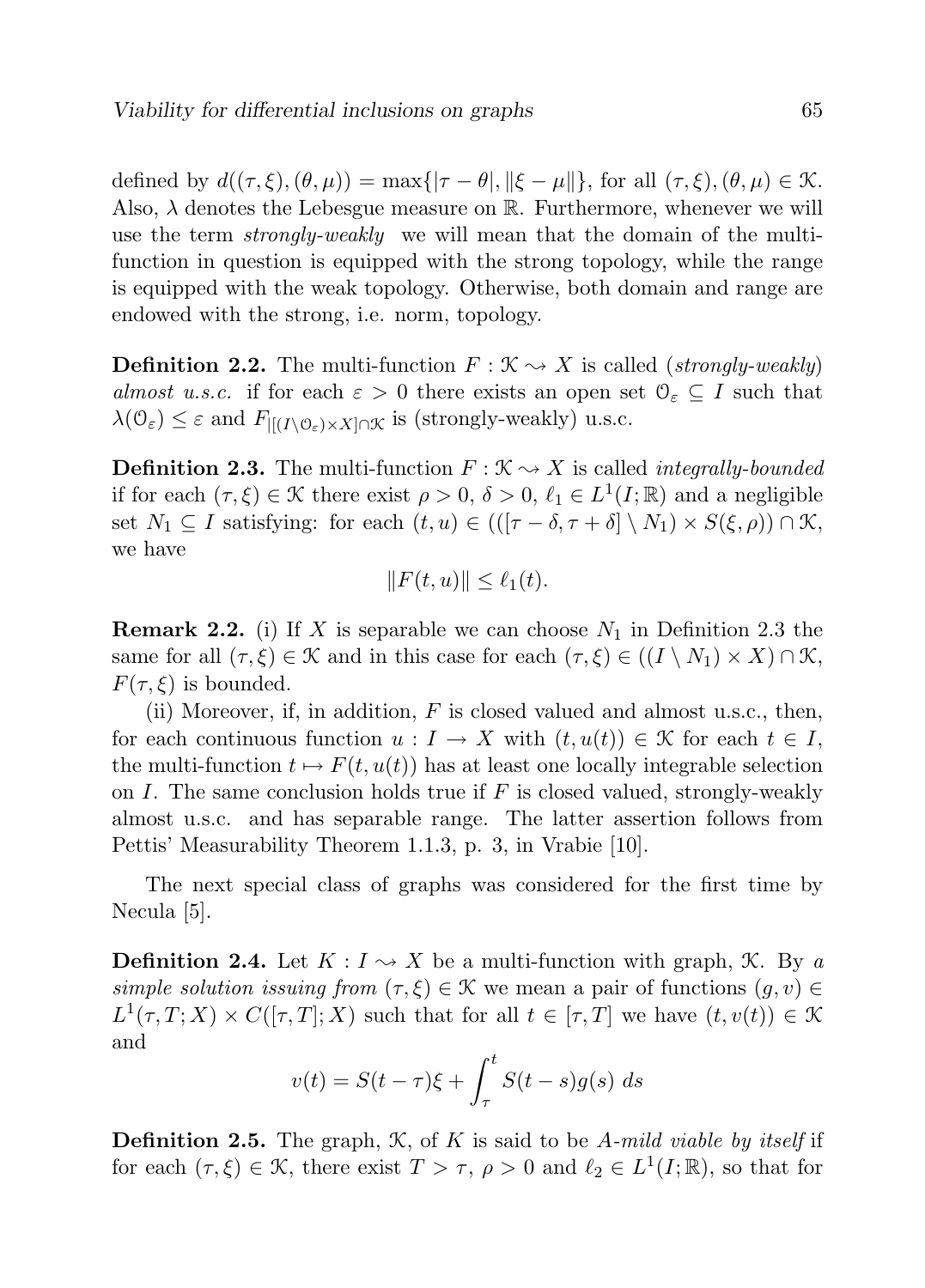each  $(\tilde{\tau}, \tilde{\xi}) \in ([\tau, T) \times S(\xi, \rho)) \cap \mathcal{K}$ , there exist a simple solution  $(\tilde{g}, \tilde{v})$  issuing from  $(\widetilde{\tau}, \widetilde{\xi})$  defined on  $[\widetilde{\tau}, \widetilde{T}]$  such that

$$
\|\widetilde{g}(s)\| \le \ell_2(s) \text{ a.e. for } s \in [\widetilde{\tau}, T]
$$

**Remark 2.3.** In other words, the graph,  $\mathcal{K}$ , of  $K : I \rightarrow X$  is A-mild viable by itself if and only if, for each  $(\tau, \xi) \in \mathcal{K}$ , there exist  $T > \tau$ ,  $\rho > 0$  and  $\ell_2 \in L^1(I;\mathbb{R})$ , so that  $([\tau, T) \times S(\xi, \rho)) \cap \mathcal{K}$  is mild viable with respect to  $A + G$ , where the multi-function  $G : (\tau, T) \times X \cap \mathcal{K} \to X$  is defined by

$$
G(t,\xi) := \{ v \in X; \ \|v\| \le \ell_2(t) \},
$$

for each  $(t, \xi) \in ([\tau, T) \times X) \cap \mathcal{K}$ 

**Remark 2.4.** (i) Clearly, if  $K: I \to X$  is constant and  $S(t)K \subseteq K$  for each  $t > 0$ , then K is A-mild viable by itself. Indeed, in this case,  $\ell_2 \equiv 0$  and  $G(t, \xi) \equiv \{0\}$  satisfy all the requirements in Definition 2.5.

(ii) If  $K$  is A-mild viable with respect to some integrally-bounded multifunction  $F: \mathcal{K} \to X$  then, one may easily check out that, for each  $(\tau, \xi) \in \mathcal{K}$ , the function G, defined as in Remark 2.3, with  $\rho > 0$  given by Definition 2.3, and  $\ell_2 = \ell_1$ , where  $\ell_1$  are given by Definition 2.3, satisfies the conditions in Remark 2.2, and thus  $\mathcal K$  is viable by itself.

Let  $(\tau, \xi) \in \mathcal{K}$  and let  $E \in \mathcal{B}(X)$ .

**Definition 2.6.** We say that E is A-right-quasi-tangent to  $\mathcal{K}$  at  $(\tau, \xi) \in \mathcal{K}$ if

$$
\liminf_{h \downarrow 0} \frac{1}{h} \text{dist}\left(S(h)\xi + \int_0^h S(h-s)\mathcal{F}_E ds, K(\tau + h)\right) = 0,\tag{2.2}
$$

where

 $\mathcal{F}_E = \left\{ f \in L^1_{loc}(\mathbb{R}; X); f(s) \in E \text{ a.e. for } s \in \mathbb{R} \right\}.$ 

Throughout, we denote by  $\mathfrak{QTS}_\mathcal{K}^A(\tau,\xi)$  the set of all A-right-quasi-tangent sets to X at  $(\tau, \xi)$ . If K is constant, E is A-right-quasi-tangent to X at  $(\tau, \xi)$ if and only if it is A-quasi-tangent to K at  $\xi$  in the sense of Cârjă, Necula, Vrabie [2], [3]. The set  $\mathfrak{QTS}_\mathcal{K}^A(\tau,\xi)$  is used in Necula, Popescu, Vrabie [7] to establish necessary and sufficient conditions for viability. Next we introduce a new tangency condition which shall be used in the sequel, similar to the one used in Popescu [8].

Let X be A-mild viable by itself,  $F : \mathcal{K} \to X$  be integrally bounded and let  $(\tau, \xi) \in \mathcal{K}$ . Let  $\ell \in L^1(I, \mathbb{R})$  such that  $\ell(s) \geq \max{\ell_1(s), \ell_2(s)}$  a.e. for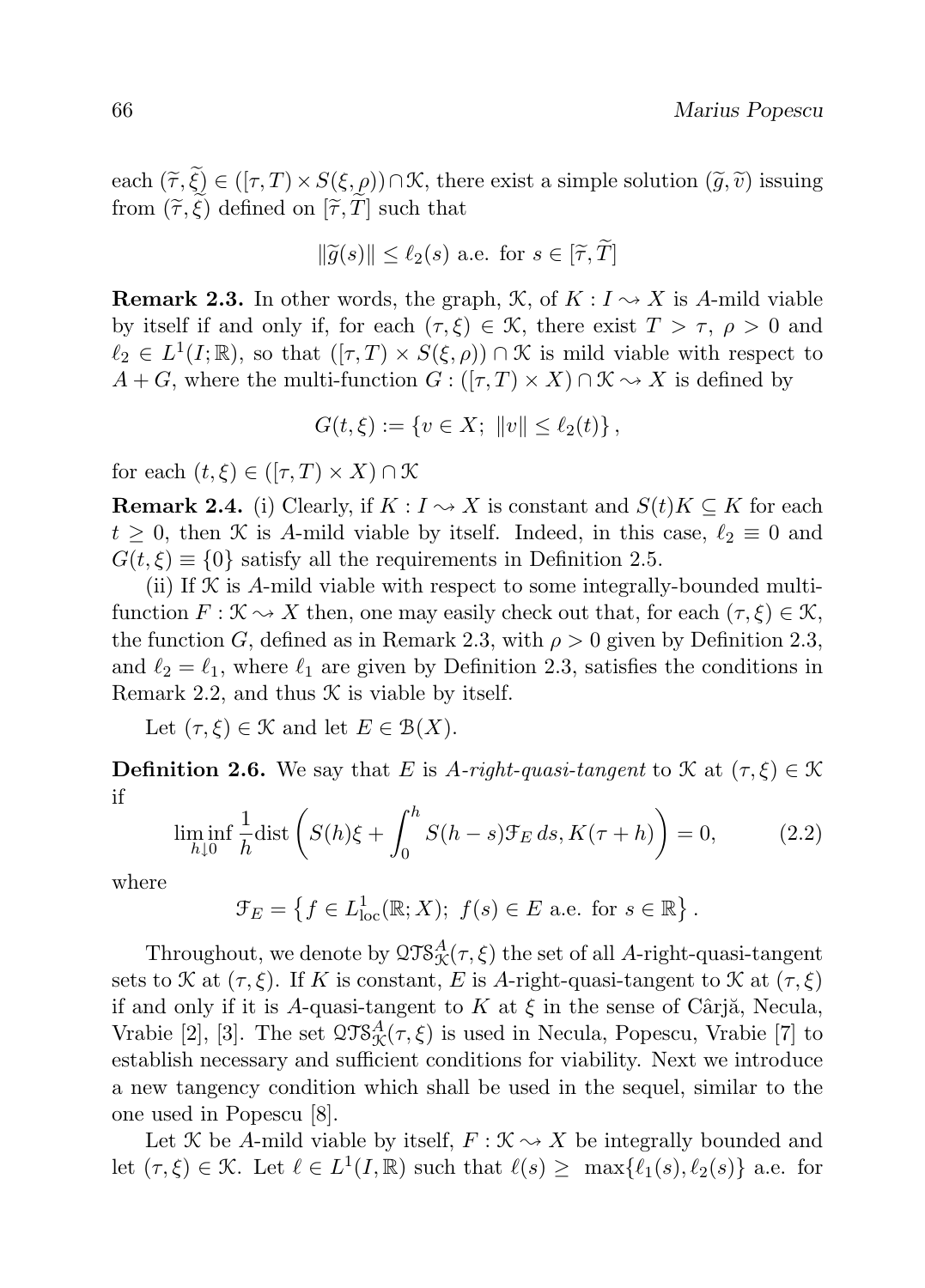$s \in I$  where  $\ell_1$  is the function from Definition 2.3 and  $\ell_2$  is the function from Definition 2.5.

Let us denote by  $\mathcal{C}_{\tau,\xi,\ell,h}$  the set of all continuous functions  $v : [\tau, \tau+h] \to$ X for which there exits  $g \in L^1(\tau, \tau+h; X)$  such that  $(g, v)$  is a simple solution issuing from  $(\tau, \xi)$  and  $||g(s)|| \leq \ell(s)$  a.e. for  $s \in [\tau, \tau +h]$ . Obviously  $\mathcal{C}_{\tau, \xi, \ell, h}$ is nonempty for h small enough.

Next, let us define by  $\mathcal{E}_{\tau,\xi,\ell,h}$  the set of all functions  $f \in L^1(\tau,\tau+h;X)$  for which there exits  $v \in \mathcal{C}_{\tau,\xi,\ell,h}$  such that  $f(s) \in F(s,v(s))$  for all  $s \in [\tau, \tau+h]$ . If F satisfies the conditions in Remark 2.2 then  $\mathcal{E}_{\tau,\xi,\ell,h}$  is nonempty for h small enough.

We consider the generalized tangency condition

$$
\liminf_{h \downarrow 0} \frac{1}{h} \text{dist}\left(S(h)\xi + \int_{\tau}^{\tau+h} S(\tau+h-s)\mathcal{E}_{\tau,\xi,\ell,h} ds, K(\tau+h)\right) = 0 \quad (2.3)
$$

At this point, let us observe that (2.3) makes sense whenever  $\mathcal{E}_{\tau,\xi,\ell,h}$ is nonempty. As we already pointed out, in order for the above set to be nonempty it is sufficient that K be viable by itself and  $F : \mathcal{K} \to X$  be integrally bounded, closed valued and almost u.s.c. Here and thereafter, when we say that  $(2.3)$  takes place, we understand that  $\mathcal K$  is viable by itself, F is integrally bounded and  $\mathcal{E}_{\tau,\xi,\ell,h} \neq \emptyset$  for h small enough (sufficiently for a certain h). The fact that  $(2.3)$  can take place even in the absence of continuity or measurability conditions for  $F$  is illustrated by the first very simple necessary condition for viability in the next section.

#### 3 Necessary conditions for viability

The hypotheses we will use in the sequel are listed below.

- $(H_1)$   $A: D(A) \subseteq X \to X$  is the infinitesimal generator of a  $C_0$ -semigroup  $\{S(t); t \geq 0\}$  of type  $(M, \omega)$ , i.e.,  $||S(t)|| \leq Me^{\omega t}$  for each  $t \geq 0$ ;
- $(H_2)$  the graph  $\mathcal K$  is A-mild viable by itself;
- $(H_3)$  F has nonempty and closed values and is integrally bounded;
- $(H_4)$   $F: \mathcal{K} \rightarrow X$  is almost u.s.c.;
- $(H_5)$   $F: \mathcal{K} \rightarrow X$  is strongly-weakly almost u.s.c.;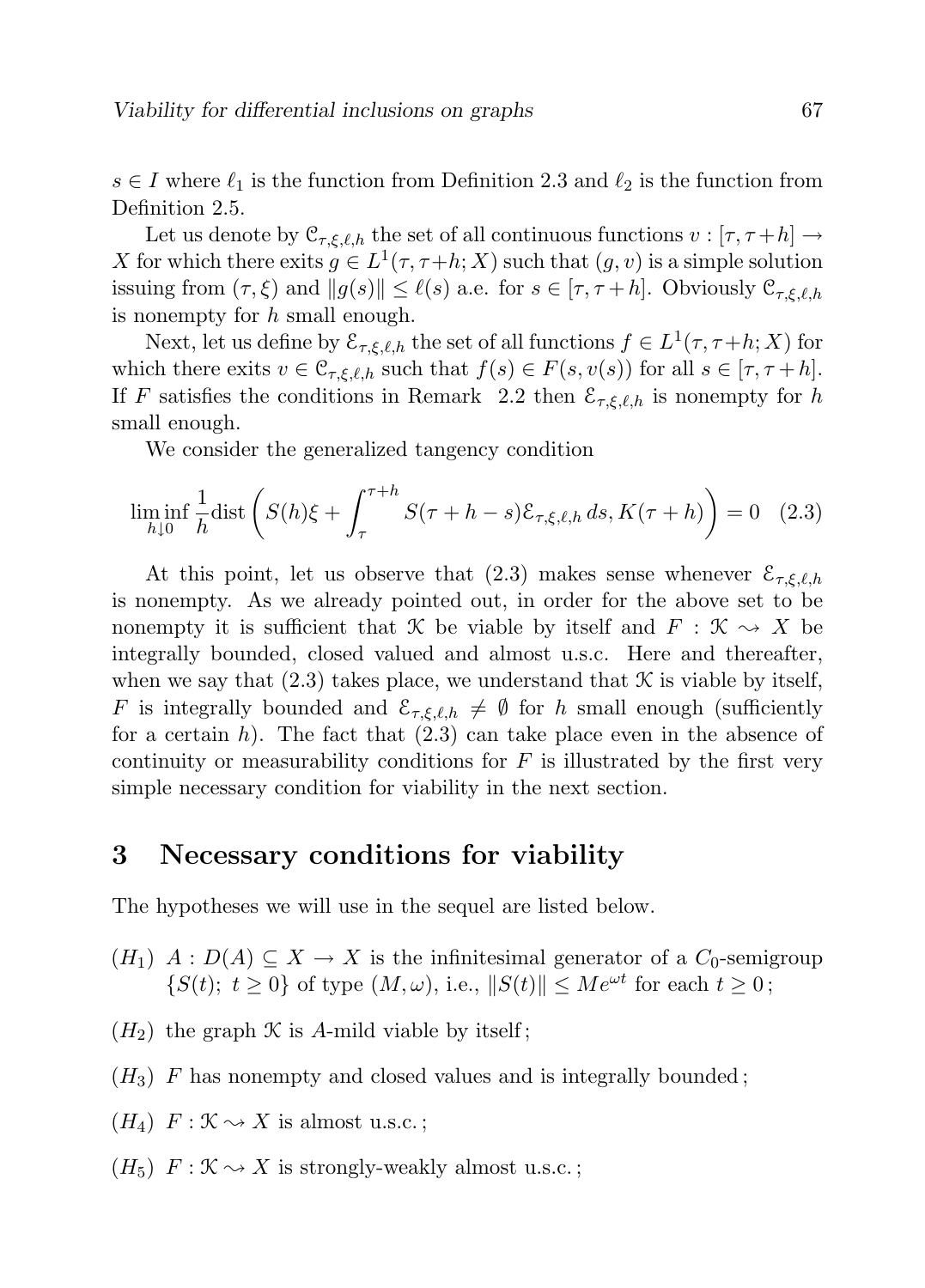$\Box$ 

- $(H_6)$  there exists a set  $N \subseteq I$ , with  $\lambda(N) = 0$ , and such that for each  $(\tau, \xi) \in ((I \setminus N) \times X) \cap \mathcal{K}$ , we have  $F(\tau, \xi) \in \mathcal{QTS}_{\mathcal{K}}^A(\tau, \xi)$ .
- $(H_7)$  there exists a set  $N \subseteq I$ , with  $\lambda(N) = 0$ , and such that for each  $(\tau, \xi) \in ((I \setminus N) \times X) \cap \mathcal{K}$ , we have  $(2.3)$
- $(H_8)$  for each  $(\tau, \xi) \in \mathcal{K}$ , we have  $(2.3)$ .

**Theorem 3.1.** If  $K$  is mild viable with respect to  $A + F$  where F is an integrally bounded multi-function, then  $(H_2)$  and  $(H_8)$  hold true.

*Proof.* First let us observe that even if  $F$  is not closed valued and almost u.s.c. the sets  $\mathcal{C}_{\tau,\xi,\ell,h}$  and  $\mathcal{E}_{\tau,\xi,\ell,h}$  are nonempty for h small enough. Indeed, let  $\rho$  and  $\delta$  from the Definition 2.3 and  $u : [\tau, T] \to S(\xi, \rho)$  be any solution of (1.1) with  $T < \tau + \delta$ . Then there exists  $f \in L^1(\tau, T; X)$  with  $f(t) \in F(t, u(t))$ a.e. for  $t \in [\tau, T]$  and

$$
u(t) = S(t - \tau)\xi + \int_{\tau}^{t} S(t - s)f(s) ds
$$

for all  $t \in [\tau, T]$ . Hence, for each  $h \in (0, T-\tau]$  we have  $u \in \mathfrak{C}_{\tau,\mathcal{E},\ell,h}, f \in \mathcal{E}_{\tau,\mathcal{E},\ell,h}$ and

$$
\operatorname{dist}\left(S(h)\xi + \int_{\tau}^{\tau+h} S(\tau+h-s)\mathcal{E}_{\tau,\xi,\ell,h} ds, K(\tau+h)\right)
$$
  

$$
\leq \operatorname{dist}\left(S(h)\xi + \int_{\tau}^{\tau+h} S(\tau+h-s)f(s) ds, u(\tau+h)\right) = 0
$$

and this completes the proof.

Let us remark that we have proved that for  $h$  sufficiently small

$$
\{S(h)\xi + \int_{\tau}^{\tau+h} S(\tau+h-s)\mathcal{E}_{\tau,\xi,\ell,h} ds\} \cap K(\tau+h) \neq \emptyset
$$

So, under more general hypotheses on  $F$ ,  $(H<sub>7</sub>)$  is necessary in order for  $K$  be viable with respect to  $F$ . In that follows, we shall see that, under some additional natural assumptions on  $F$ , the converse statement is also true.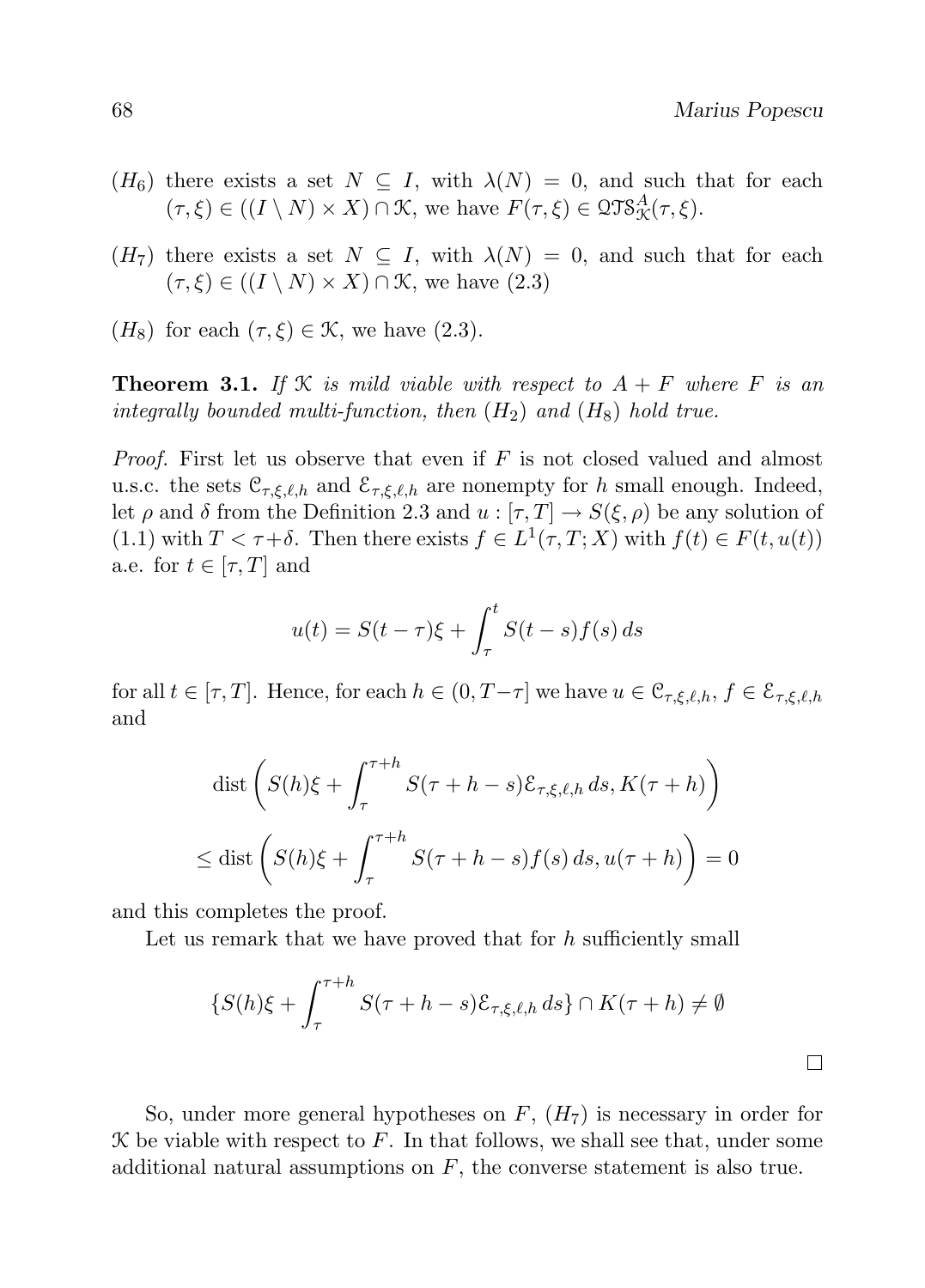### 4 The relationship between  $(H_6)$  and  $(H_7)$

**Definition 4.1.** We say that the multi-function  $F : \mathcal{K} \to X$  is almost  $\varepsilon-\delta$ l.s.c. if for each  $\gamma > 0$ , there exists an open set  $\mathcal{O}_{\gamma} \subset I$ , with  $\lambda(\mathcal{O}_{\gamma}) \leq \gamma$ , and such that the mapping  $(t, \xi) \mapsto F(t, \xi)$  is  $\varepsilon-\delta$  l.s.c. on  $((I \setminus \mathcal{O}_{\gamma}) \times X) \cap \mathcal{K}$ .

**Theorem 4.1.** Let X be separable and let X and F satisfy  $(H_2)$  and  $(H_3)$ .

- (i) If F is almost  $\varepsilon-\delta$  l.s.c., then  $(H_6)$  implies  $(H_7)$ .
- (ii) If F is almost u.s.c., then  $(H_7)$  implies  $(H_6)$ .

*Proof.* From  $(H_3)$  and the fact that X is separable, it follows that there exist a finite or at most countable set  $\Gamma$ ,  $(\tau_i, \xi_i)_{i \in \Gamma} \subset \mathcal{K}$ ,  $(\rho_i)_{i \in \Gamma} \subset (0, \infty)$ ,  $(\delta_i)_{i \in \Gamma} \subset (0,\infty)$ ,  $(\ell_i)_{i \in \Gamma} \subset L^1(I;\mathbb{R})$  and a negligible set  $N_1 \subset I$  such that  $\mathcal{K} \subseteq \cup_{i \in \Gamma} (\tau_i - \delta_i, \tau_i + \delta_i) \times S(\xi_i, \rho_i)$  and, for all  $i \in \Gamma$ , and all  $(t, u) \in$  $(( (\tau_i - \delta_i, \tau_i + \delta_i) \setminus N_1) \times S(\xi_i, \rho_i)) \cap \mathcal{K}$ , we have  $||F(t, u)|| \leq \ell_i(t)$ .

We begin with the proof of (i). Since F is  $\varepsilon$ -δ l.s.c., it follows that, for each  $n \in \mathbb{N}, n \geq 1$  there exists  $I_n \subset I$ , with  $\lambda(I \setminus I_n) < \frac{1}{n}$  $\frac{1}{n}$ , and such that the mapping  $(t, \xi) \mapsto F(t, \xi)$  is  $\varepsilon-\delta$  l.s.c. on  $(I_n \times X) \cap \mathcal{K}$ .

Let  $A_n \subset I_n$  the set of all density points of  $I_n$  which are also Lebesgue points for  $\ell_i$  for all  $i \in \Gamma$ . Let  $A = (\cup_{n>1}A_n) \cap (I \setminus (N_1 \cup N))$ , where N is the negligible set in  $(H_6)$ . Obviously,  $\lambda(I \setminus A) = 0$ .

Let  $(\tau, \xi) \in (A \times X) \cap \mathcal{K}$ . We will show that

$$
\liminf_{h \downarrow 0} \frac{1}{h} \text{dist}\left(S(h)\xi + \int_{\tau}^{\tau+h} S(\tau+h-s)\mathcal{E}_{\tau,\xi,\ell,h} ds, K(\tau+h)\right) = 0
$$

Let  $i_0 \in \Gamma$  and  $n_0 \in \mathbb{N}$  such that  $\tau \in A_{n_0} \cap (\tau_{i_0} - \delta_{i_0}, \tau_{i_0} + \delta_{i_0})$  and  $\xi \in S(\xi_{i_0}, \rho_{i_0})$ . From  $(H_6)$ , it follows that there exists  $h_n \downarrow 0, f_n \in \mathcal{F}_{F(\tau,\xi)}$ and  $p_n \in X$ , with  $||p_n|| \to 0$ , and such that

$$
S(h_n)\xi + \int_{\tau}^{\tau + h_n} S(\tau + h_n - s) f_n(s) \, ds + h_n p_n \in K(\tau + h_n) \tag{4.1}
$$

for all  $n \in \mathbb{N}$ ,  $n \geq 1$ .

Let  $\varepsilon > 0$  be arbitrary but fixed. Since X is viable by itself there exists  $\delta > 0$  and  $v \in \mathcal{C}_{\tau,\xi,\ell,\delta}$ . Diminishing  $\delta$  if necessary we may assume that  $\tau + \delta < \tau_{i_0} + \delta_{i_0}$  and  $v(t) \in S(\xi_{i_0}, \rho_{i_0})$  for all  $t \in [\tau, \tau + \delta]$  and

$$
F(\tau,\xi) \subset F(t,v(t)) + D(0,\varepsilon)
$$
 for all  $t \in [\tau,\tau+\delta] \cap A_{n_0}$ .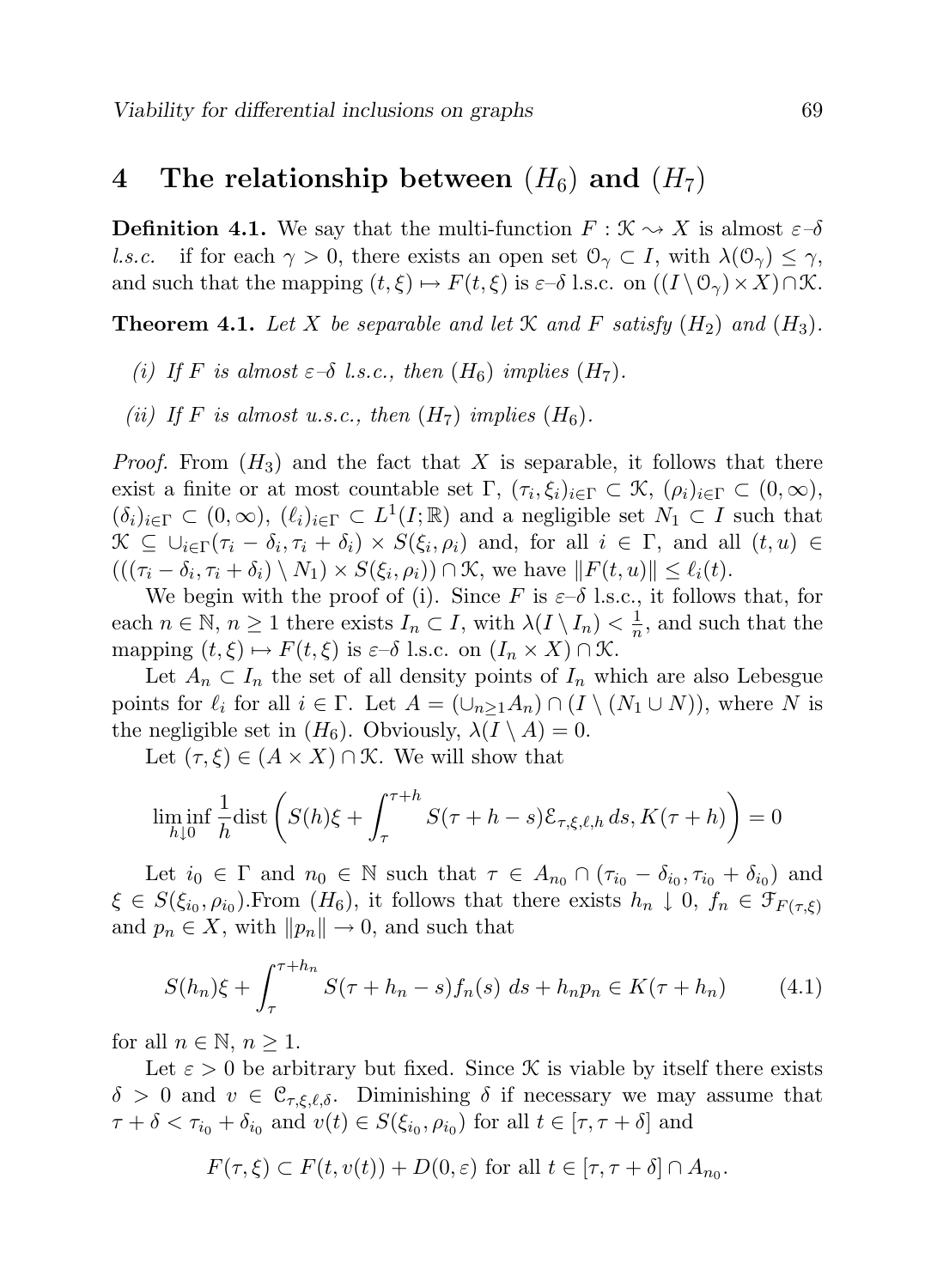At this point, let us observe that, for each  $n \in \mathbb{N}$ ,  $n \geq 1$ , the multi-function  $t \mapsto F(t, v(t)) \cap (f_n(t) + D(0, \varepsilon))$  is measurable, nonempty and closed valued from  $[\tau, \tau + \delta] \cap A_{n_0}$  to X. Since X is separable, from Kuratowski and Ryll-Nardzewski Theorem 3.1.1, p. 86 in Vrabie [9], it follows that the multi-function above has at least one measurable selection. Let us denote by  $g_n : [\tau, T] \cap A_{n_0} \to X$  such a selection. Next, let us extend  $g_n$  to a measurable selection of  $F(\cdot, v(\cdot))$  on  $[\tau, \tau + \delta]$ , extension denoted, for simplicity, again by  $g_n$ . So, for each  $n \in \mathbb{N}$ ,  $n \geq 1$ , and  $t \in [\tau, \tau + \delta]$ , we have

$$
g_n(t) \in F(t, v(t)).
$$

Also, for each  $n \in \mathbb{N}$ ,  $n \ge 1$ , and  $t \in [\tau, \tau + \delta] \cap A_{n_0}$ , we have

$$
||f_n(t) - g_n(t)|| \le \varepsilon.
$$

From (4.1) and the fact that  $g_n \in \mathcal{E}_{\tau,\xi,\ell,\delta}$  we deduce that for each  $h_n \in (0,\delta)$ 

$$
\frac{1}{h_n} \text{dist}\left(S(h_n)\xi + \int_{\tau}^{\tau+h_n} S(\tau+h_n-s)\mathcal{E}_{\tau,\xi,\ell,h_n} ds, K(\tau+h_n)\right)
$$
\n
$$
\leq \left\|\frac{1}{h_n}\int_{\tau}^{\tau+h_n} S(\tau+h_n-s)(g_n(s)-f_n(s)) ds\right\| + \|p_n\|
$$
\n
$$
\leq Me^{\omega\delta} \frac{1}{h_n} \int_{[\tau,\tau+h_n]\cap A_{n_0}} \|f_n(s)-g_n(s)\| ds
$$
\n
$$
+ \frac{1}{h_n} \int_{[\tau,\tau+h_n]\setminus A_{n_0}} \|f_n(s)-g_n(s)\| ds + \|p_n\|
$$
\n
$$
\leq Me^{\omega\delta}\varepsilon + \frac{1}{h_n} \int_{[\tau,\tau+h_n]\setminus A_{n_0}} (||f_n(s)|| + ||g_n(s)||) ds + ||p_n||
$$
\n
$$
\leq Me^{\omega\delta}\varepsilon + \frac{1}{h_n} \int_{[\tau,\tau+h_n]\setminus A_{n_0}} (\ell_{i_0}(\tau) + \ell_{i_0}(s)) ds + ||p_n||
$$
\n
$$
\leq Me^{\omega\delta}\varepsilon + \frac{1}{h_n} \int_{[\tau,\tau+h_n]\setminus A_{n_0}} |\ell_{i_0}(s) - \ell_{i_0}(\tau)| ds + \frac{2}{h_n} \int_{[\tau,\tau+h_n]\setminus A_{n_0}} \ell_{i_0}(\tau) ds + ||p_n||
$$
\n
$$
\leq Me^{\omega\delta}\varepsilon + \frac{1}{h_n} \int_{\tau}^{\tau+h_n} |\ell_{i_0}(s) - \ell_{i_0}(\tau)| ds + 2\ell_{i_0}(\tau) \frac{\lambda([\tau,\tau+h_n]\setminus A_{n_0})}{h_n} + ||p_n||
$$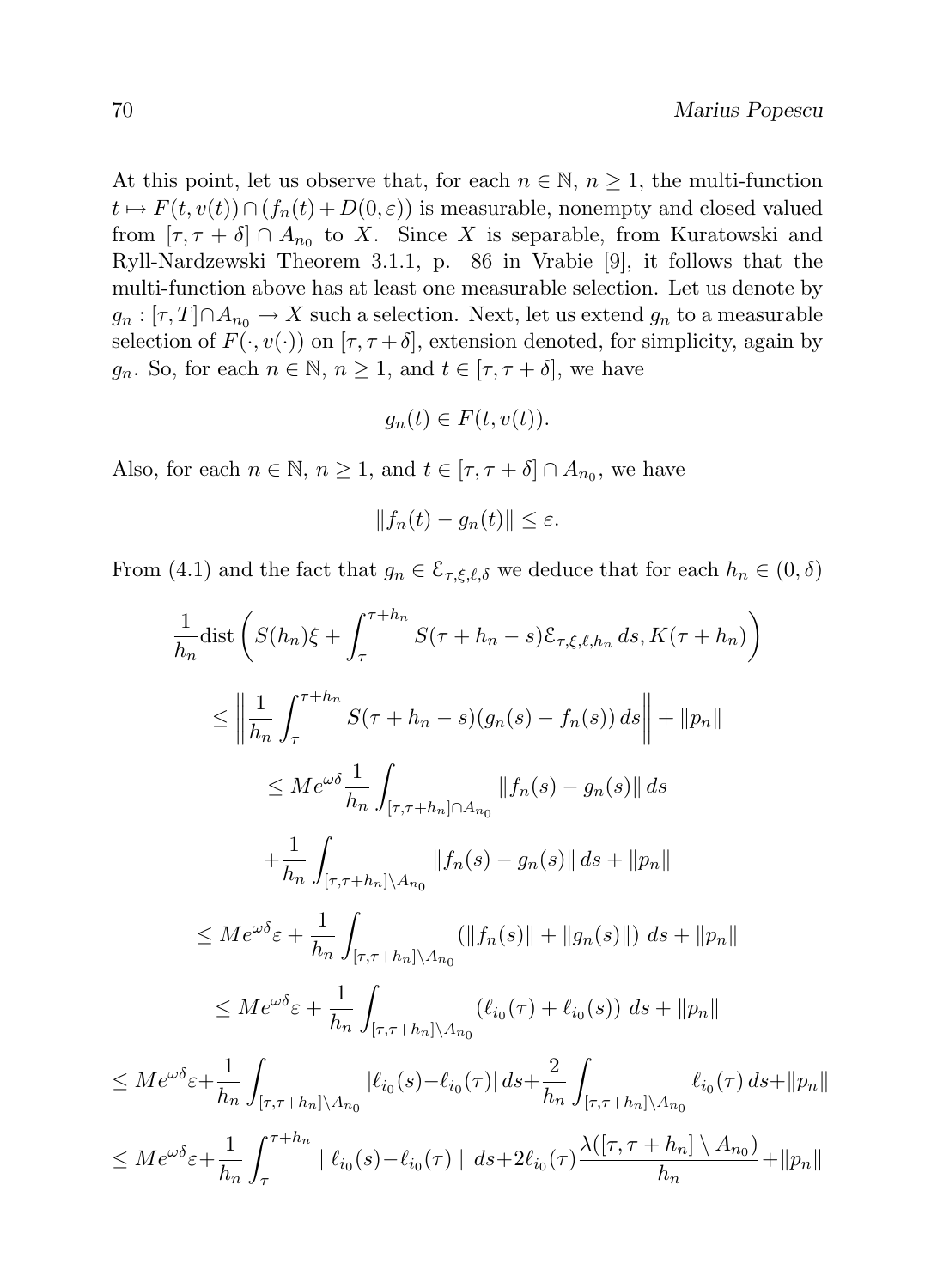Passing to lim sup in the inequality above and taking into account that  $\tau$  is a density point and a Lebesgue point, we get

$$
\limsup_{n \to \infty} \frac{1}{h_n} \text{dist}\bigg( S(h_n)\xi + \int_{\tau}^{\tau + h_n} S(\tau + h_n - s) \mathcal{E}_{\tau, \xi, \ell, h_n} ds, K(\tau + h_n) \bigg) \leq Me^{\omega \delta} \varepsilon
$$

and therefore  $(H<sub>7</sub>)$  holds true and this completes the proof of the first part of Theorem 4.1.

Now let us prove  $(ii)$ . Since F is almost u.s.c., it follows that for each  $n \in \mathbb{N}, n \ge 1$  there exists  $I_n \subset I$ , with  $\lambda(I \setminus I_n) < \frac{1}{n}$  $\frac{1}{n}$ , such that the mapping  $(t, \xi) \mapsto F(t, \xi)$  is u.s.c. on  $(I_n \times X) \cap \mathcal{K}$ .

Let  $A_n \subset I_n$  the set of all density points of  $I_n$  which are Lebesgue points too for  $\ell_i$ , for all  $i \in \Gamma$ . Let  $A = (\cup_{n\geq 1} A_n) \cap (I \setminus (N_1 \cup N))$ , where N is the negligible set in  $(H_7)$ . Obviously,  $\lambda(I \setminus A) = 0$ .

Let  $(\tau, \xi) \in \mathcal{K}$ . We will show that

$$
\liminf_{h \downarrow 0} \frac{1}{h} \text{dist}\left(S(h)\xi + \int_{\tau}^{\tau+h} S(\tau+h-s) \mathcal{F}_{F(\tau,\xi)} ds, K(\tau+h)\right) = 0.
$$

Let  $i_0 \in \Gamma$  and  $n_0 \in \mathbb{N}$  such that  $\tau \in A_{n_0} \cap (\tau_{i_0} - \delta_{i_0}, \tau_{i_0} + \delta_{i_0})$  and  $\xi \in S(\xi_{i_0}, \rho_{i_0})$ . From  $(H_7)$ , it follows that there exists  $h_n \downarrow 0, v_n \in \mathfrak{C}_{\tau, \xi, \ell, h_n},$  $f_n \in \mathcal{E}_{\tau,\xi,\ell,h_n}$  and  $p_n \in X$ , with  $||p_n|| \to 0$ , such that for all  $n \in \mathbb{N}, n \ge 1$  and all  $t \in [\tau, \tau + h_n]$  we have  $f_n(t) \in F(t, v_n(t))$  and

$$
S(h_n)\xi + \int_{\tau}^{\tau + h_n} S(\tau + h_n - s) f_n(s) \, ds + h_n p_n \in K(\tau + h_n) \tag{4.2}
$$

Let  $\varepsilon > 0$  be arbitrary but fixed and let  $\delta > 0$  be such that

$$
F(s,\mu) \subset F(\tau,\xi) + D(0,\varepsilon), \text{ for all } (s,\mu) \in ([\tau,\tau+\delta] \cap A_{n_0} \times S(\xi,\delta)) \cap \mathcal{K}
$$

Since for all  $n \in \mathbb{N}$ ,  $n \ge 1$  and all  $t \in [\tau, \tau + h_n]$  we have

$$
||v_n(t) - \xi|| \le ||S(t - \tau)\xi - \xi|| + Me^{\omega h_n} \int_{\tau}^{\tau + h_n} \ell(s) \ ds
$$

and diminishing  $\delta$ , if necessary, we may suppose that  $\tau + \delta < \tau_{i_0} + \delta_{i_0}$  and  $v_n(t) \in S(\xi_{i_0}, \rho_{i_0}) \cap S(\xi, \delta)$  for all  $n \ge 1$  with  $h_n < \delta$  and all  $t \in [\tau, \tau + h_n]$ . Then, for all  $n \geq 1$  with  $h_n < \delta$ , we get

$$
f_n(t) \in F(t, v_n(t)) \subset F(\tau, \xi) + D(0, \varepsilon)
$$
 for all  $t \in [\tau, \tau + h_n] \cap A_{n_0}$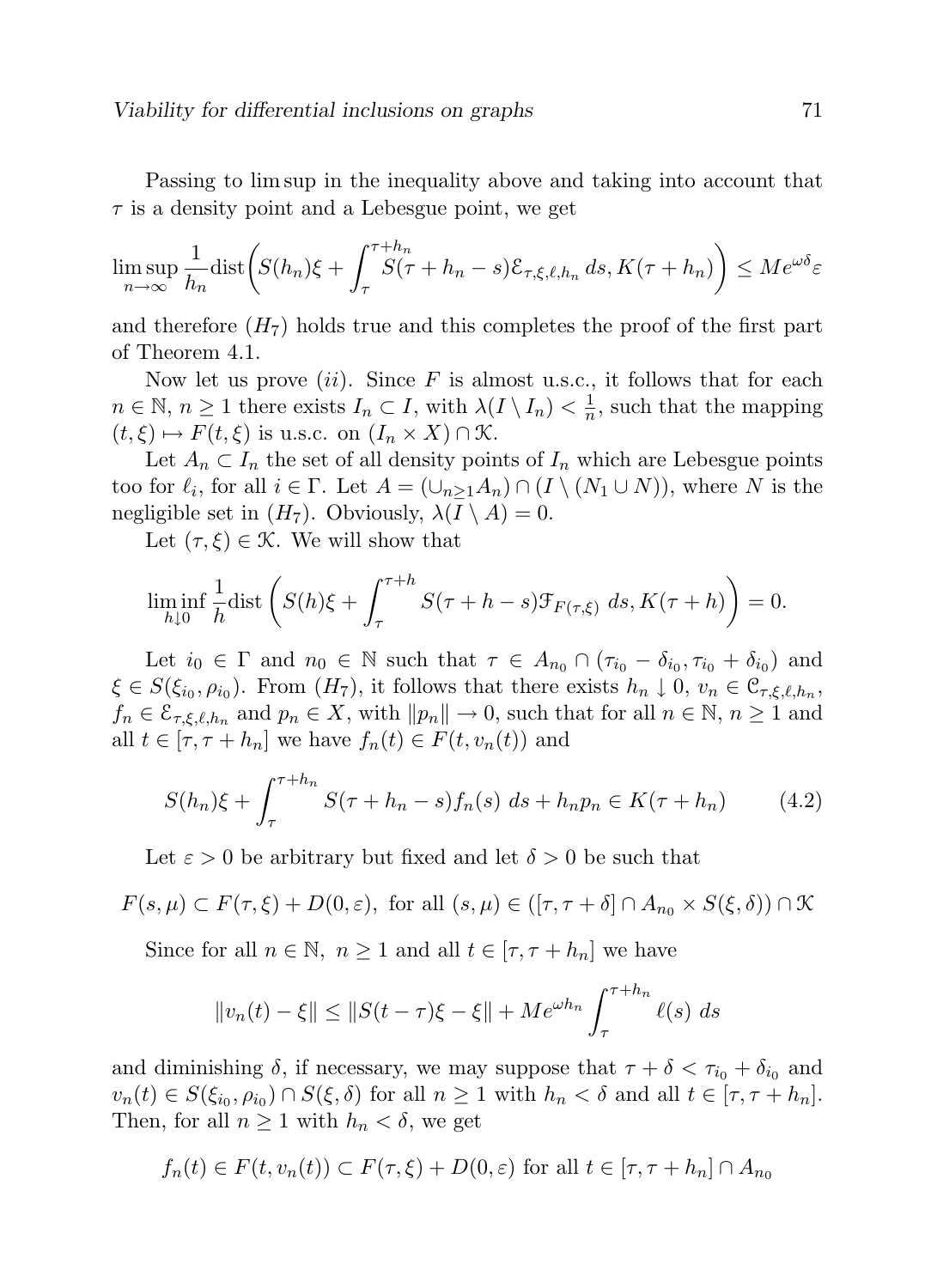Using the same arguments as in the first part of the proof we deduce that there exists a measurable selection  $g_n : [\tau, \tau + h_n] \cap A_{n_0} \to F(\tau, \xi)$  of the multi-function  $t \mapsto F(\tau, \xi) \cap (f_n(t) + D(0, \varepsilon))$  on  $[\tau, \tau + h_n] \cap A_{n_0}$ . Next, let us extend  $g_n$  to R by using a fixed element in  $F(\tau, \xi)$ , extension denoted, for simplicity, again by  $g_n$ .

From (4.2) and the fact that  $g_n \in \mathcal{F}_{F(\tau,\xi)}$  we deduce that for each  $h_n \in$  $(0, \delta)$ 

$$
\frac{1}{h_n} \text{dist}\left(S(h_n)\xi + \int_{\tau}^{\tau + h_n} S(\tau + h_n - s) \mathcal{F}_{F(\tau,\xi)} ds, K(\tau + h_n)\right)
$$
\n
$$
\leq \left\|\frac{1}{h_n}\int_{\tau}^{\tau + h_n} S(\tau + h_n - s)(g_n(s) - f_n(s)) ds\right\| + \|p_n\|
$$

From now on the proof is identical to the one used in the first part of the Theorem.

 $\Box$ 

#### 5 Sufficient conditions for viability

**Definition 5.1.** We say that the graph  $\mathcal K$  is:

- (i) locally closed from the left if for each  $(\tau, \xi) \in \mathcal{K}$  there exist  $T > \tau$  and  $\rho > 0$  such that, for each  $(\tau_n, \xi_n) \in ([\tau, T] \times D(\xi, \rho)) \cap \mathcal{K}$ , with  $(\tau_n)_n$ nondecreasing,  $\lim_{n} \tau_n = \tilde{\tau}$  and  $\lim_{n} \xi_n = \tilde{\xi}$ , we have  $(\tilde{\tau}, \tilde{\xi}) \in \mathcal{K}$ ;
- (ii) closed from the left if for each  $(\tau_n, \xi_n) \in \mathcal{K}$ , with  $(\tau_n)_n$  nondecreasing,  $\lim_{n} \tau_n = \tilde{\tau}$  and  $\lim_{n} \xi_n = \tilde{\xi}$ , we have  $(\tilde{\tau}, \tilde{\xi}) \in \mathcal{K}$ ;
- (iii) locally compact from the left if, it is locally closed from the left and, for each  $(\tau, \xi) \in \mathcal{K}$  there exist  $T > \tau$  and  $\rho > 0$  such that, for each  $(\tau_n, \xi_n) \in ([\tau, T] \times D(\xi, \rho)) \cap \mathcal{K}$ , with  $(\tau_n)_n$  nondecreasing, and  $\lim_n \tau_n =$  $\tilde{\tau}$ , there exists a convergent subsequence  $(\xi_{n_k})_k$  of  $(\xi_n)_n$ ;
- (iv) compact from the left if, it is closed from the left and, for each  $(\tau_n, \xi_n) \in$ K with  $(\tau_n)_n$  nondecreasing,  $\lim_n \tau_n = \tilde{\tau}$ , and  $(\xi_n)_n$  bounded, there exists a convergent subsequence  $(\xi_{n_k})_k$  of  $(\xi_n)_n$ .

**Remark 5.1.** Let  $(\xi_{n_k})_k$  be the subsequence of  $(\xi_n)_n$  whose existence is ensured by (ii) in Definition 5.1 and let  $\xi = \lim_k \xi_{n_k}$ . Then  $(\tau, \xi) \in \mathcal{K}$ .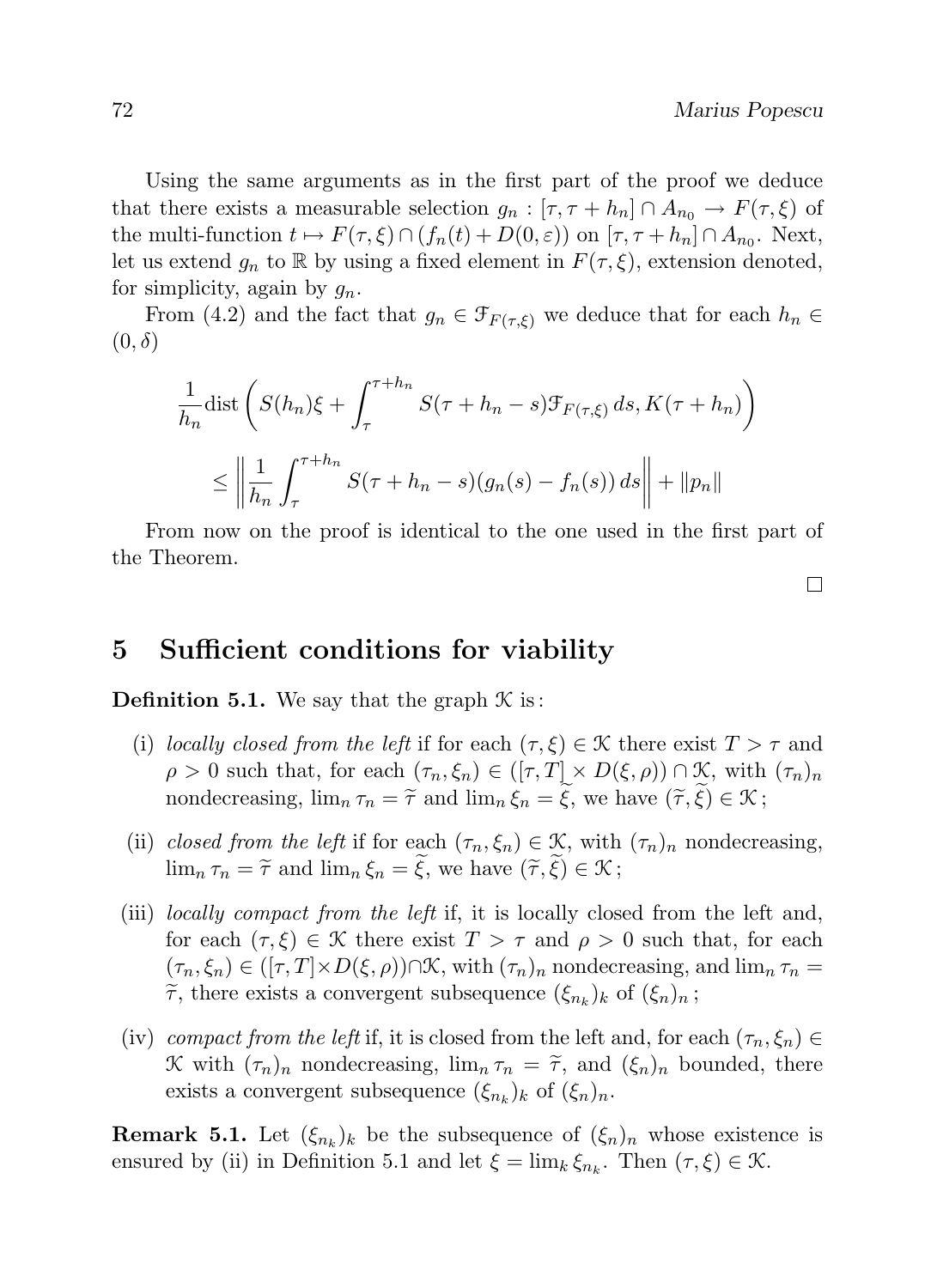**Definition 5.2.** By a *Carathéodory uniqueness function* we mean a function  $\alpha: I \times R_+ \to R_+$  such that:

- (i) for each  $x \in \mathbb{R}_+$ ,  $t \mapsto \alpha(t, x)$  is locally integrable;
- (ii) for a.e.  $t \in I$ ,  $x \mapsto \alpha(t, x)$  is continuous, nondecreasing;
- (iii) for each  $\tau \in I$ , the only absolutely continuous solution of the Cauchy problem

$$
\begin{cases}\nx'(t) = \alpha(t, x(t)) \\
x(\tau) = 0\n\end{cases}
$$

is  $x \equiv 0$ .

**Definition 5.3.** We say that  $A + F$  is  $\beta$ -compact if for all  $(\tau, \xi) \in \mathcal{K}$  there exists  $\delta > 0$ ,  $\rho > 0$ , a Carathéodory uniqueness function,  $\alpha : I \times R_+ \to R_+$ , a negligible set  $N \subset I$  and a continuous function  $m : [0, \infty) \to [0, \infty)$ , such that, for all  $B \subseteq D(\xi, \rho)$ , all  $t \in (0, \infty)$  and all  $s \in [\tau - \delta, \tau + \delta] \setminus N$  we have

$$
\beta(S(t)F((\{s\} \times B) \cap \mathcal{K})) \le m(t)\alpha(s,\beta(B)).\tag{5.1}
$$

#### Remark 5.2.

- (i) If the C<sub>0</sub>-semigroup  $\{S(t); t \geq 0\}$  is compact and F is integrally bounded then  $A + F$  is  $\beta$ -compact.
- (ii) If F is β-compact (see definition 5.3 in Popescu [8]), then  $A + F$  is  $\beta$ -compact.

**Theorem 5.1.** Let  $\mathcal{K}$  be locally closed from the left and let  $F : \mathcal{K} \to X$  be nonempty, convex and weakly compact valued. If  $(H_2)$ ,  $(H_3)$  and  $(H_5)$  are satisfied and  $A + F$  is β-compact then a necessary and sufficient condition in order that K be mild viable with respect to  $A + F$  is  $(H<sub>7</sub>)$ .

**Theorem 5.2.** Let *K* be locally compact from the left and let  $F : \mathcal{K} \to X$  be nonempty, convex and weakly compact valued. If  $(H_2)$ ,  $(H_3)$  and  $(H_5)$  are satisfied, then a necessary and sufficient condition in order that K be viable with respect to  $A + F$  is  $(H<sub>7</sub>)$ .

From Theorems 5.1, 5.2 and Brezis-Browder Ordering Principle, i.e. Theorem 2.1.1, p. 30 in Cârjă, Necula, Vrabie  $[3]$ , we easily deduce the two global viability results stated below.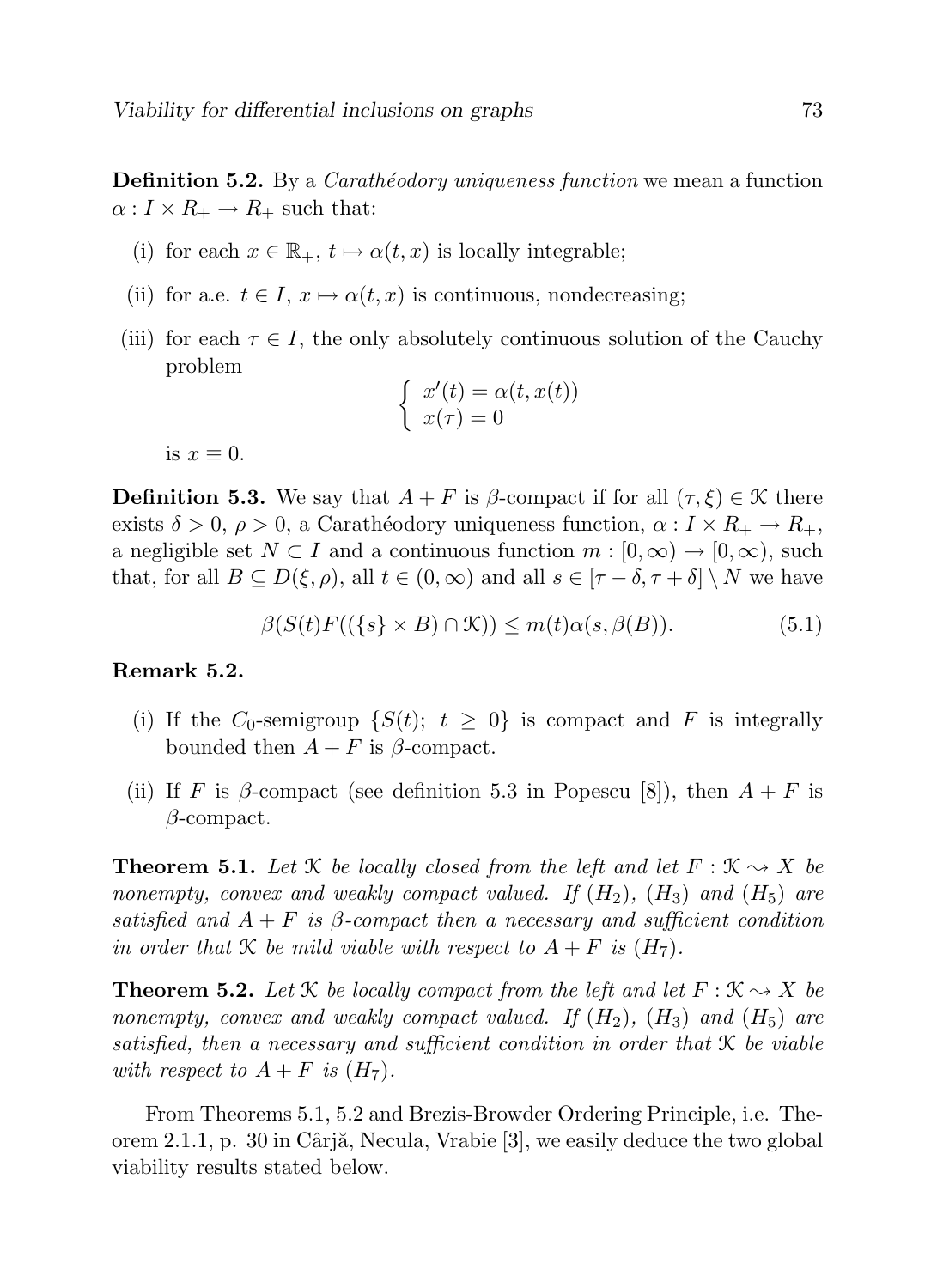**Theorem 5.3.** Let  $K$  be closed from the left and let  $F : K \rightarrow X$  be nonempty, convex and weakly compact valued. If  $(H_2)$ ,  $(H_3)$  and  $(H_5)$  are satisfied and  $A + F$  is β-compact then a necessary and sufficient condition in order that K be globally mild viable with respect to  $A + F$  is  $(H<sub>7</sub>)$ .

**Theorem 5.4.** Let  $\mathcal{K}$  be compact from the left and let  $F : \mathcal{K} \to X$  be nonempty, convex and weakly compact valued. If  $(H_2)$ ,  $(H_3)$  and  $(H_5)$  are satisfied, then a necessary and sufficient condition in order that K be globally viable with respect to  $A + F$  is  $(H<sub>7</sub>)$ .

The next lemma, essentially inspired from Cârjă, Monteiro-Marques [1], is the main step through the proof of both Theorems 5.1 and 5.2.

**Lemma 5.1.** Let I be a nonempty and bounded interval and  $K: I \rightarrow X$  a multi-function with locally closed from the left graph,  $\mathcal{K}$ , let  $(\tau, \xi) \in \mathcal{K}$  and let  $F: \mathcal{K} \rightarrow X$  be a nonempty valued multi-function. Suppose  $(H_1), (H_2), (H_3)$ and  $(H<sub>7</sub>)$  are satisfied. Let  $Z \subseteq I$  be a negligible set including the negligible set in  $(H_7)$  and  $\ell \in L^1(I,\mathbb{R})$  be the function from the definition of  $\mathcal{E}_{\tau,\xi,\ell,h}$ . Let  $\rho > 0$  and  $T > \tau$  be such that:

- (1)  $([\tau, T] \times D(\xi, \rho)) \cap \mathcal{K}$  is closed from the left;
- (2)  $||F(t, u)|| \le \ell(t)$  a.e. for  $t \in [\tau, T]$  and for all  $u \in K(t) \cap D(\xi, \rho)$ ;
- (3) T and  $\rho$  satisfy Definition 2.5;

$$
(4) \ \sup_{t \in [\tau, T]} \|S(t - \tau)\xi - \xi\| + Me^{\omega(T - \tau)} \int_{\tau}^{T} l(s)ds + Me^{\omega(T - \tau)}(T - \tau) < \rho.
$$

Then, for each  $\varepsilon \in (0,1)$  and each open set  $0 \subseteq I$ , with  $Z \subseteq 0$ , there exist a family  $\mathcal{P}_T = \{[t_m, s_m]; m \in \Gamma\}$ , of disjoint intervals, with  $\Gamma$  finite or at most countable, and five functions  $f, r, v \in L^1(\tau, T; X)$ ,  $\theta : \{(t, s); \tau \leq s \leq t \leq t\}$  $T\} \rightarrow [0, T - \tau]$  measurable, and  $u \in C([\tau, T]; X)$  such that:

(i) 
$$
\cup [t_m, s_m) = [\tau, T]
$$
 and  $s_m - t_m \leq \varepsilon$ , for all  $m \in \Gamma$ ;

(ii) if  $t_m \in \mathcal{O}$ , then  $[t_m, s_m) \subseteq \mathcal{O}$ ;

$$
(iii) u(t_m) \in D(\xi, \rho) \cap K(t_m), \text{ for all } m \in \Gamma, u(T) \in D(\xi, \rho) \cap K(T);
$$

(iv)  $\theta(t,s) \leq t-s$ ;  $t \mapsto \theta(t,s)$  nonexpansive on  $(s,T]$  and, for each  $t \in$  $(\tau, T], s \mapsto \theta(t, s)$  measurable on  $[\tau, t)$ ;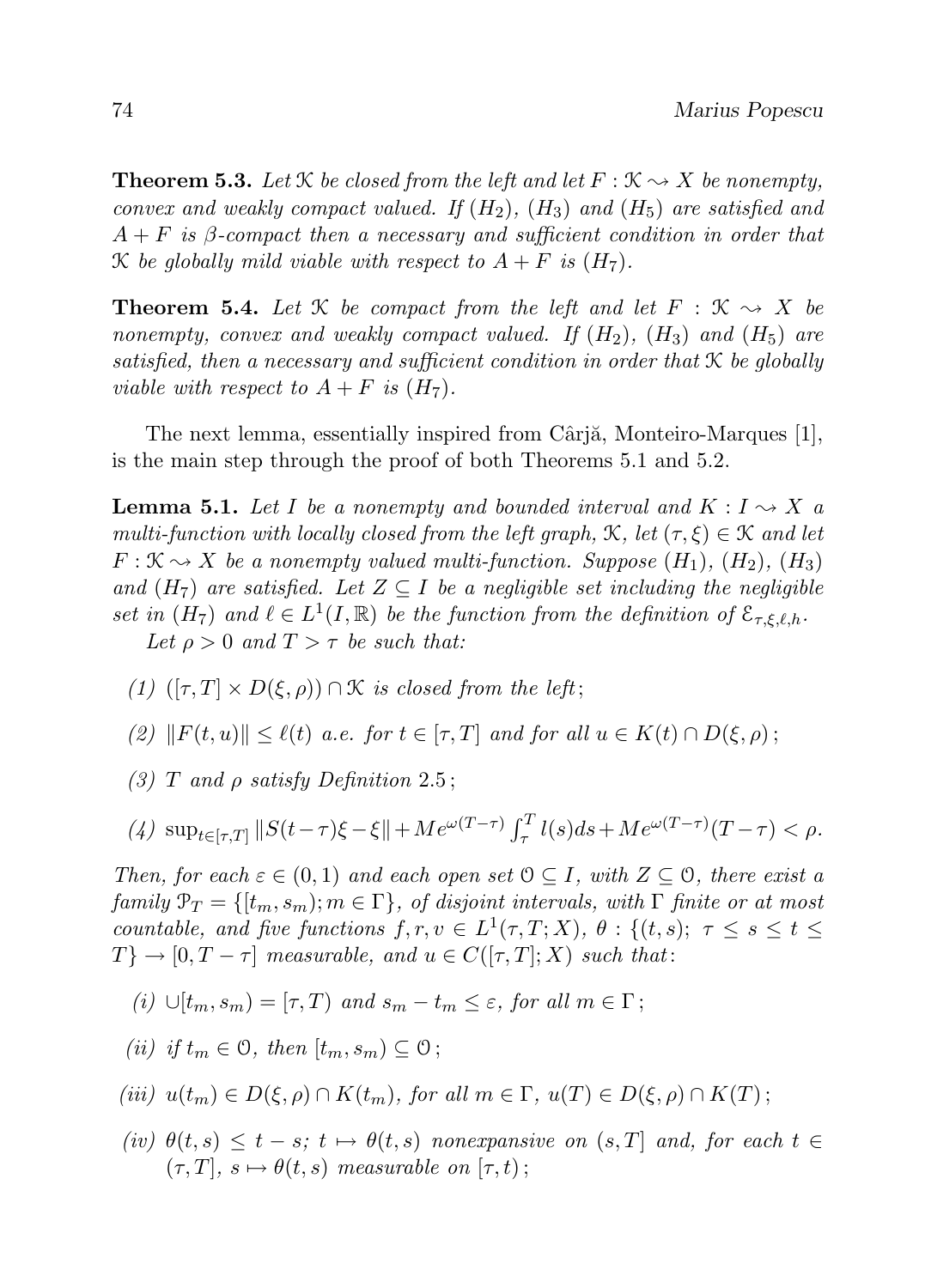- (v)  $v \in C([t_m, s_m); X);$   $(t, v(t)) \in ([\tau, T) \times S(\xi, \rho)) \cap \mathcal{K}$  for all  $t \in [\tau, T)$ and  $||v(t) - u(t_m)|| \leq \varepsilon$  for all  $t \in [t_m, s_m)$ ;
- (vi)  $f(s) \in F(s, v(s))$  a.e. for  $s \in [t_m, s_m)$  if  $t_m \notin \mathcal{O}$  and  $||f(s)|| \leq l(s)$  a.e. for  $s \in [\tau, T]$ ;
- (vii)  $||r(s)|| \leq \varepsilon$  a.e. for  $s \in [\tau, T]$ ;

(viii) 
$$
u(t) = S(t-\tau)\xi + \int_{\tau}^{t} S(t-s)f(s)ds + \int_{\tau}^{t} S(\theta(t,s))r(s)ds \text{ for all } t \in [\tau, T];
$$

$$
(ix) \|u(t) - u(t_m)\| \leq \varepsilon \text{ for all } t \in [t_m, s_m) \text{ and } m \in \Gamma.
$$

*Proof.* Let  $\varepsilon$  be arbitrary but fixed in  $(0,1)$  and let  $0 \subseteq R$  be an open subset with  $Z \subseteq \mathcal{O}$ . We will show that there exist  $\delta = \delta(\varepsilon, \mathcal{O}) \in (\tau, T)$ and  $\mathcal{P}_{\delta}$ , f, r, v,  $\theta$ , u such that (i)∼(ix) hold true with  $\delta$  instead of T. We distinguish between the following different cases.

**Case 1.** If  $\tau \in \mathcal{O}$ , we take  $\Gamma = \{1\}$ ,  $t_1 = \tau$ ,  $s_1 = \delta$  with  $\delta \in (\tau, T)$ small enough in order to  $[\tau, \delta] \subseteq \mathcal{O}, \tau - \delta \leq \varepsilon$  and there exists a simple solution  $(f, v)$  issuing from  $(\tau, \xi)$ , defined on  $[\tau, \delta]$  with  $||f(s)|| \leq \ell(s)$  a.e. for  $s \in [\tau, \delta]$ . Further, let us diminish  $\delta$  such that  $||v(t) - \xi|| < \min{\{\varepsilon, \rho\}}$  for all  $t \in [\tau, \delta]$  and let us define  $\mathcal{P}_{\delta} = \{[\tau, \delta)\}, \theta = 0, r = 0$  and  $u(t) = v(t)$  for all  $t \in [\tau, \delta].$ 

**Case 2.** If  $\tau \notin \mathcal{O}$  then  $\tau \notin Z$  which implies that there exist  $h_n \downarrow 0, v_n \in$  $\mathcal{C}_{\tau,\xi,\ell,h_n},\,f_n\in\mathcal{E}_{\tau,\xi,\ell,h_n}$  such that  $f_n(s)\in F(s,v_n(s))$  a.e. for  $s\in[\tau,\tau+h_n]$ and  $p_n \in X$ , with  $||p_n|| \to 0$ , such that

$$
S(h_n)\xi + \int_{\tau}^{\tau+h_n} S(\tau+h_n-s) f_n(s) ds + p_n h_n \in K(\tau+h_n)
$$

for all  $n \in \mathbb{N}$ ,  $n \geq 1$ . Let  $n_0 \in N$  and  $\delta = \tau + h_{n_0}$  be such that  $\delta \in (\tau, T)$ ,  $h_{n_0} < \varepsilon, \|p_{n_0}\| < \varepsilon$  and

$$
\sup_{t \in [\tau, \tau + h_{n_0}]} \|S(t - \tau)\xi - \xi\| + Me^{\omega h_{n_0}} \int_{\tau}^{\tau + h_{n_0}} \ell(s) \, ds + h_{n_0} \le \min\{\varepsilon, \rho\}
$$

We define  $\mathcal{P}_{\delta} = \{[\tau,\delta)\},\ f(s) = f_{n_0}(s),\ \theta(t,s) = 0 \text{ for } \tau \leq s \leq t \leq \delta,$  $r(s) = p_{n_0}, v(s) = v_{n_0}(s)$  for  $s \in [\tau, \delta],$  and let  $u : [\tau, \delta] \to X$  be given by (viii). We may easily see that (i) $\sim$ (ix) are satisfied.

Let

$$
\mathcal{U} = \{(\mathcal{P}_{\delta}, f, r, v, \theta, u); \delta \in (\tau, T], (i) \sim (ix) \text{ hold true with } \delta \text{ instead of } T\}.
$$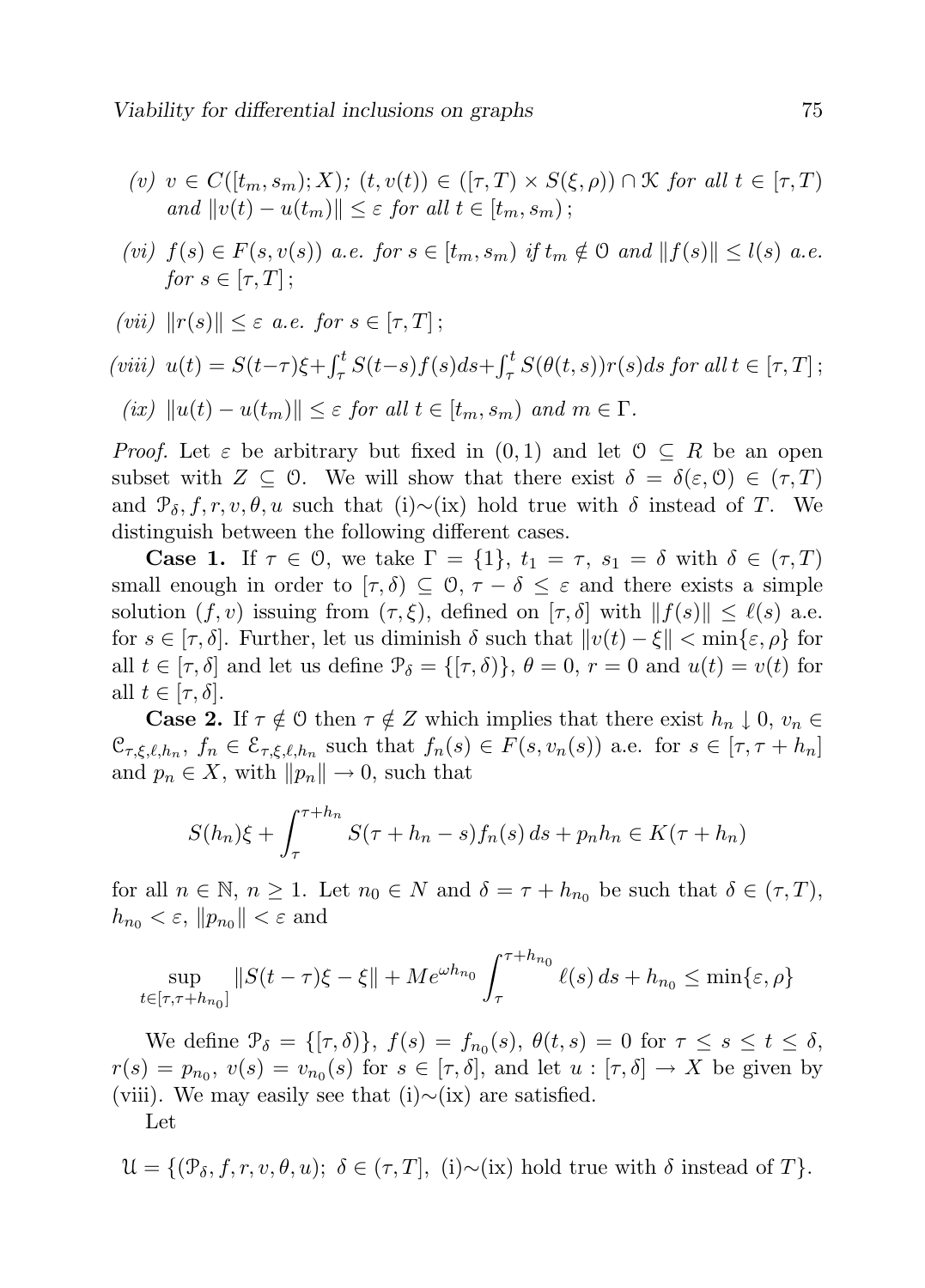As we already have shown,  $\mathfrak{U} \neq \emptyset$ . On U we define a partial order by:

$$
(\mathcal{P}_{\delta_1}, f_1, r_1, v_1, \theta_1, u_1) \preceq (\mathcal{P}_{\delta_2}, f_2, r_2, v_2, \theta_2, u_2),
$$

if

$$
\begin{cases} \n\delta_1 \leq \delta_2, \quad \mathcal{P}_{\delta_1} \subseteq \mathcal{P}_{\delta_2}, \\
 f_1(s) = f_2(s), r_1(s) = r_2(s), v_1(s) = v_2(s) \text{ a.e. for } s \in [\tau, \delta_1] \\
\theta_1(t, s) = \theta_2(t, s) \text{ for } \tau \leq s \leq t \leq \delta_1 \\
u_1(s) = u_2(s), \text{for all } s \in [\tau, \delta_1].\n\end{cases}
$$

We will prove that each nondecreasing sequence in  $\mathcal U$  is bounded from above. Let  $(\mathcal{P}_{\delta_j}, f_j, r_j, v_j, \theta_j, u_j)_{j \geq 1}$  be a nondecreasing sequence in U and let  $\delta =$  $\sup_{j\geq 1}\delta_j$ . If there exists  $j_0\in N$  such that  $\delta_{j_0}=\delta$ , then  $(\mathcal{P}_{\delta_{j_0}}, f_{j_0}, r_{j_0}, \theta_{j_0}, u_{j_0})$ is an upper bound for the sequence. So, let us assume that  $\delta_i < \delta$ , for all  $j \geq 1$ . Obviously,  $\delta \in (\tau, T]$ . We define  $\mathcal{P}_{\delta} = \cup_{j \geq 1} \mathcal{P}_{\delta_j}$ ,  $f(s) = f_j(s)$ ,  $\theta(t, s) =$  $\theta_i(t,s)$  for  $\tau \leq s \leq t \leq \delta_i$ ,  $v(s) = v_i(s)$  and  $r(s) = r_i(s)$  for all j and all  $s \in$  $[\tau, \delta_j]$ . Clearly,  $f, r, v \in L^1(\tau, \delta; X)$ . Since  $|\theta_j(\delta_j, s) - \theta_i(\delta_i, s)| \leq |\delta_j - \delta_i|$  for all  $i, j \geq 1$  and  $\tau \leq s < \min\{\delta_i, \delta_j\}$ , we may define  $\theta(\delta, s) = \lim_{j \to \infty} \theta_j(\delta_j, s)$ for all  $\tau \leq s \leq \delta$ . One may easily see that  $\theta$  satisfies (iv). Next, we define  $u : [\tau, \delta] \to X$  by

$$
u(t) = S(t-\tau)\xi + \int_{\tau}^{t} S(t-s)f(s) ds + \int_{\tau}^{t} S(\theta(t,s))r(s) ds,
$$

for all  $t \in [\tau, \delta]$ . We have  $u \in C([\tau, \delta]; X)$  and  $u(s) = u_i(s)$ , for all  $j \ge 1$  and all  $s \in [\tau, \delta_i]$ . Since  $u(\delta) = \lim_{t \uparrow \delta} u(t) = \lim_{i \to \infty} u(\delta_i) = \lim_{i \to \infty} u_i(\delta_i)$ , and  $u_i(\delta_i) \in D(\xi,\rho) \cap K(\delta_i)$  and the latter is closed from the left, we deduce that  $u(\delta) \in D(\xi, \rho) \cap K(\delta)$ . The rest of conditions in lemma being obviously satisfied, it follows that  $(\mathcal{P}_{\delta}, f, r, v, \theta, u)$  is an upper bound for the sequence. Thus, the partially ordered set  $(\mathcal{U}, \preceq)$  and the function  $\mathcal{N} : (\mathcal{U}, \preceq) \to R$ , defined by  $\mathcal{N}(\mathcal{P}_{\delta}, f, r, v, \theta, u) = \delta$ , for each  $(\mathcal{P}_{\delta}, f, r, v, \theta, u) \in \mathcal{U}$ , satisfy the hypotheses of the Brezis-Browder Ordering Principle, i.e. Theorem 2.1.1, p. 30 in Cârjă, Necula, Vrabie [3]. Accordingly, there exists an  $N$ -maximal element in U. This means that there exists  $(\mathcal{P}_{\delta^*}, f^*, r^*, v^*, \theta^*, u^*) \in \mathcal{U}$  such that, whenever

$$
(\mathcal{P}_{\delta^*}, f^*, r^*, v^*, \theta^*, u^*) \preceq (\mathcal{P}_{\overline{\delta}}, \overline{f}, \overline{r}, \overline{v}, \overline{\theta}, \overline{u}),
$$

we necessarily have

$$
\mathcal{N}(\mathcal{P}_{\delta^*}, f^*, r^*, v^*, \theta^*, u^*) = \mathcal{N}(\mathcal{P}_{\overline{\delta}}, \overline{f}, \overline{r}, \overline{v}, \overline{\theta}, \overline{u}).
$$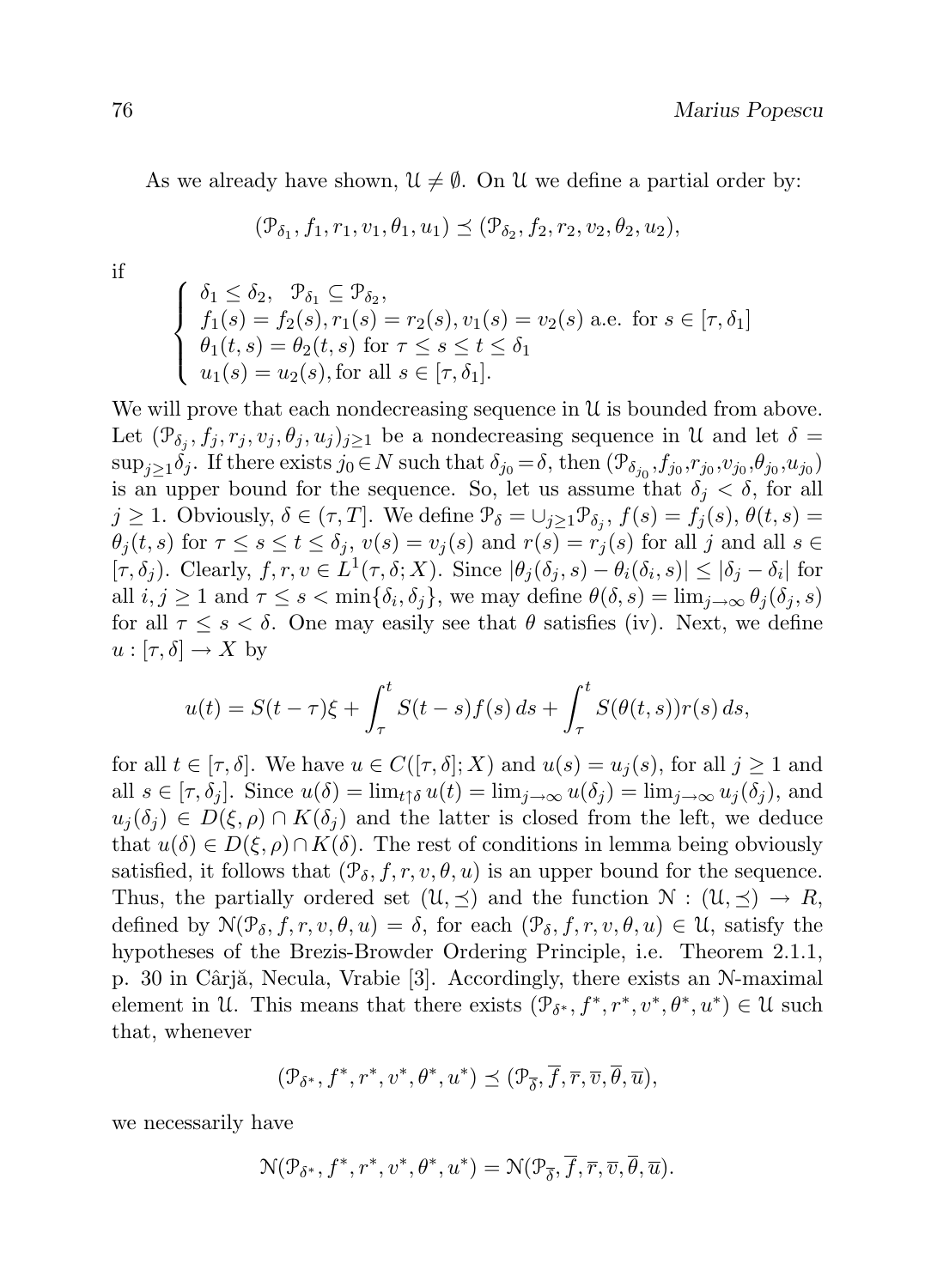We will show that  $\delta^* = T$ . To this aim, let us assume by contradiction that  $\delta^*$  < T. We distinguish between two cases.

**Case 1.** If  $\delta^* \in \mathcal{O}$ , we take  $\overline{\delta} \in (\delta^*, T)$  such that  $[\delta^*, \overline{\delta}] \subseteq \mathcal{O}$  and  $\overline{\delta} - \delta^* < \varepsilon$ and there exists a simple solution  $(g, v)$  issuing from  $(\delta^*, u^*(\delta^*))$  defined on  $[\delta^*, \overline{\delta}]$  with  $||g(s)|| \leq \ell(s)$  a.e. for  $s \in [\delta^*, \overline{\delta}]$ . We may diminish  $\overline{\delta}$  such that  $||v(t) - u^*(\delta^*)|| \leq \varepsilon$  for all  $t \in [\delta^*, \overline{\delta}]$ . Let us define

$$
\overline{f}(s) = \begin{cases} f^*(s) \text{ for } s \in [\tau, \delta^*] \\ g(s) \text{ a.e for } s \in (\delta^*, \overline{\delta}] \end{cases}, \overline{r}(s) = \begin{cases} r^*(s) \text{ for } s \in [\tau, \delta^*] \\ 0 \text{ for } s \in (\delta^*, \overline{\delta}] \end{cases},
$$

$$
\overline{\theta}(t,s) = \begin{cases} \theta^*(t,s) & \text{for } \tau \le s \le t \le \delta^* \\ t - \delta^* + \theta^*(\delta^*,s) & \text{for } \tau \le s < \delta^* < t < \overline{\delta} \\ 0 & \text{for } \delta^* \le s < t \le \overline{\delta} \end{cases}
$$

$$
\overline{v}(s) = \begin{cases} v^*(s), \text{ for } s \in [\tau, \delta^*) \\ v(s), \text{ for } s \in [\delta^*, \overline{\delta}] \end{cases}, \overline{u}(s) = \begin{cases} u^*(s), \text{ for } s \in [\tau, \delta^*] \\ v(s), \text{ for } s \in (\delta^*, \overline{\delta}] \end{cases}
$$

and  $\mathcal{P}_{\overline{\delta}} = \mathcal{P}_{\delta^*} \cup \{ [\delta^*, \overline{\delta}) \}.$ 

It follows that  $(\mathcal{P}_{\overline{\delta}}, \overline{f}, \overline{r}, \overline{v}, \overline{\theta}, \overline{u}) \in \mathcal{U}$ ,  $(\mathcal{P}_{\delta^*}, f^*, r^*, v^*, \theta^*, u^*) \leq (\mathcal{P}_{\overline{\delta}}, \overline{f}, \overline{r}, \overline{v}, \overline{\theta}, \overline{u})$ , but  $\delta^* < \overline{\delta}$  which contradicts the maximality of  $(\mathcal{P}_{\delta^*}, f^*, r^*, v^*, \theta^*, u^*).$ 

**Case 2.** If  $\delta^* \notin \mathcal{O}$  then  $\delta^* \notin \mathcal{Z}$  which implies that there exist  $h_n \downarrow 0$ ,  $v_n \in \mathfrak{C}_{\delta^*,u^*(\delta^*),\ell^*,h_n},\ f_n \in \mathfrak{C}_{\delta^*,u^*(\delta^*),\ell^*,h_n}$  such that  $f_n(s) \in F(s,v_n(s))$  a.e. for  $s \in [\delta^*, \delta^* + h_n]$  and  $p_n \in X$ , with  $||p_n|| \to 0$ , such that

$$
S(h_n)u^*(\delta^*) + \int_{\delta^*}^{\delta^*+h_n} S(\delta^*+h_n-s) f_n(s) \, ds + p_n h_n \in K(\delta^*+h_n)
$$

for all  $n \in \mathbb{N}, n \ge 1$ . Since by (4) in Lemma 5.1  $u^*(\delta^*) \in S(\xi, \rho)$  we may choose  $n_0 \in \mathbb{N}$  and  $\overline{\delta} = \delta^* + h_{n_0}$  be such that  $\overline{\delta} \in (\tau, T)$ ,  $h_{n_0} < \varepsilon$ ,  $||p_{n_0}|| < \varepsilon$ and

$$
\sup_{t\in [\delta^*,\delta^*+h_{n_0}]} \lVert S(t-\delta^*)u^*(\delta^*)-u^*(\delta^*)\rVert+Me^{\omega h_{n_0}}\!\!\int_{\delta^*}^{\delta^*+h_{n_0}}\!\!\ell^*(s)\,ds+Me^{\omega(T-\tau)}h_{n_0}\leq \nu
$$

where  $\nu = \min{\varepsilon, \rho - \|u^*(\delta^*) - \xi\|}.$ 

Let us define  $\mathcal{P}_{\overline{\delta}} = \mathcal{P}_{\delta^*} \cup \{[\delta^*, \overline{\delta})\}, \overline{\theta}$  as in **Case 1** and

$$
\overline{f}(s) = \begin{cases} f^*(s), s \in [\tau, \delta^*] \\ f_{n_0}(s), s \in (\delta^*, \overline{\delta}] \end{cases}, \overline{r}(s) = \begin{cases} r^*(s), s \in [\tau, \delta^*] \\ p_{n_0}, s \in (\delta^*, \overline{\delta}] \end{cases}, \overline{v}(s) = \begin{cases} v^*(s), s \in [\tau, \delta^*] \\ v_{n_0}, s \in (\delta^*, \overline{\delta}] \end{cases},
$$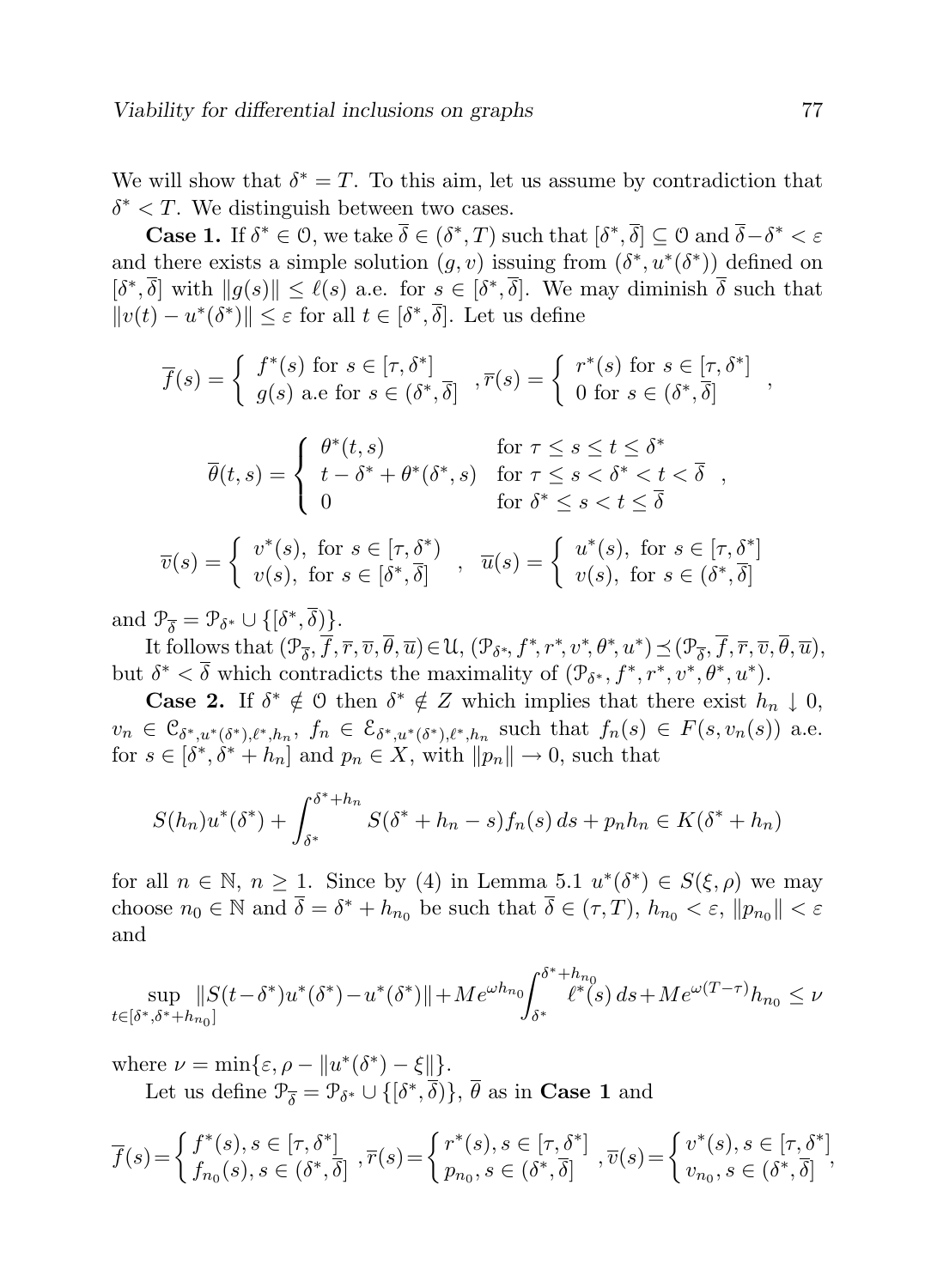П

$$
\overline{u}(t) = \begin{cases} u^*(t), t \in [\tau, \delta^*] \\ S(t - \delta^*) u^*(\delta^*) + \int_{\delta^*}^t S(t - s) f_{n_0}(s) ds + (t - \delta^*) p_{n_0}, \text{for } t \in (\delta^*, \overline{\delta}]. \end{cases}
$$

We can easily see that (i)∼(ix) are satisfied. So,  $(\mathcal{P}_{\overline{\delta}}, f, \overline{r}, \overline{v}, \theta, \overline{u}) \in \mathcal{U}$  and, in addition,  $(\mathcal{P}_{\delta^*}, f^*, r^*, v^*, \theta^*, u^*) \preceq (\mathcal{P}_{\overline{\delta}}, \overline{f}, \overline{r}, \overline{v}, \overline{\theta}, \overline{u})$ . But  $\delta^* < \overline{\delta}$  which contradicts the maximality of  $(\mathcal{P}_{\delta^*}, f^*, r^*, v^*, \theta^*, u^*)$ . Hence  $\delta^* = T$ , and  $\mathcal{P}_{\delta^*}, f^*, r^*, v^*, \theta^*$  and  $u^*$  satisfy all the conditions (i)∼(ix). The proof is complete.

**Definition 5.4.** Let  $\varepsilon > 0$ , Z and O be as in Lemma 5.1. An element  $(\mathcal{P}_T, f, r, v, \theta, u)$  satisfying (i)∼(ix) in Lemma 5.1, is called an  $(\varepsilon, 0)$ -approximate solution of  $(1.1)$ .

#### 6 Proof of Theorems 5.1 and 5.2

Proof. Since the necessity follows from Theorem 3.1, we will confine ourselves only to the proof of the sufficiency.

Let  $Z \subseteq \mathbb{R}$  be a negligible set including the negligible sets appearing in  $(H_7)$  and Definition 5.3. Let  $\varepsilon_n \in (0,1)$ , with  $\varepsilon_n \downarrow 0$ , let  $(0_n)_{n>1} \subseteq \mathbb{R}$  be a sequence of open sets, and let  $\ell$  the function in Lemma 5.1. We notice that we may assume with no loss of generality that the sequence  $(\mathcal{O}_n)_{n>1}$  is so chosen to satisfy :

- (a)  $Z \subseteq \mathcal{O}_n$  for each  $n \in \mathbb{N}, n \geq 1$ ;
- (b)  $\mathcal{O}_{n+1} \subseteq \mathcal{O}_n$  and  $\lambda([\tau, T] \cap \mathcal{O}_n) \leq \varepsilon_n$  for each  $n \in \mathbb{N}, n \geq 1$ ;
- (c)  $F_{\left|\left|\left(I\setminus\mathcal{O}_n\right)\times D\left(\xi,\rho\right)\right|\right|\cap\mathcal{K}}$  is strongly-weakly u.s.c., for each  $n \in \mathbb{N}, n \geq 1$ ;

Let  $\rho > 0$  and  $T > \tau$  be as in Lemma 5.1, and such that  $\rho$  satisfies Definition 5.3 and let  $n \in \mathbb{N}$ ,  $n \geq 1$  be arbitrary but fixed. Let  $((\mathcal{P}_T^n, f_n, r_n, v_n, \theta_n, u_n))_n$  be a sequence of  $(\varepsilon_n, \mathcal{O}_n)$ -approximate solutions of (1.1), sequence whose existence is ensured, again by Lemma 5.1. If  $\mathcal{P}_T^n = \{[t_m^n, s_m^n); \ m \in \Gamma_n\}$  with  $\Gamma_n$  finite or at most countable, we denote by  $a_n : [\tau, T) \to [\tau, T)$  the step function, defined by  $a_n(s) = t_m^n$  for each  $s \in [t_m^n, s_m^n)$ . Clearly

$$
\lim_{n} a_n(s) = s \tag{6.1}
$$

uniformly for  $s \in [\tau, T)$ .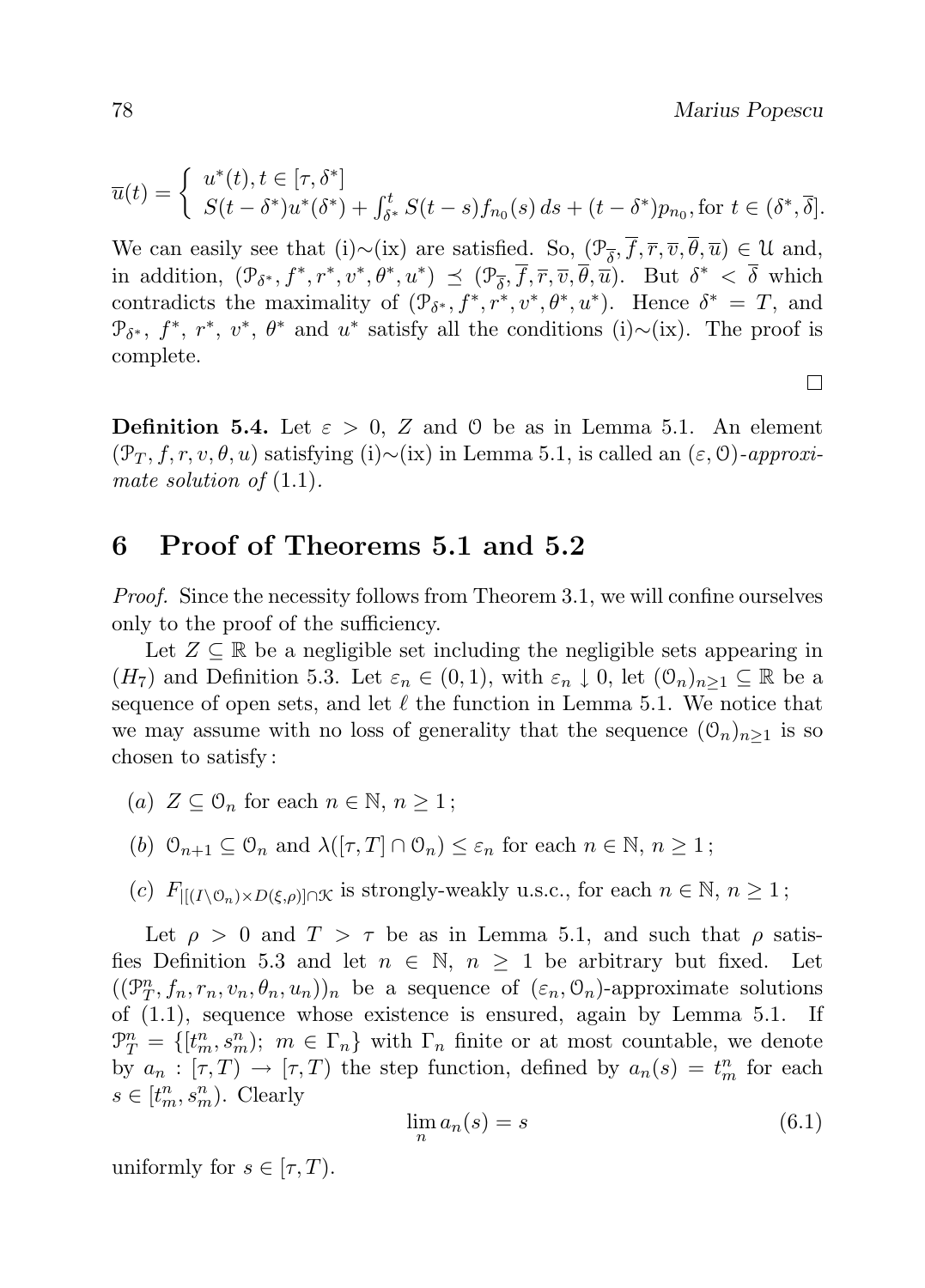We will show that, on a subsequence at least,  $(u_n)_n$  is uniformly convergent on  $[\tau, T]$  to some function u.

We analyze first the case when  $X$  is separable. From (vii) in Lemma 5.1, it follows that, for each  $t \in [\tau, T]$ , we have

$$
\beta\left(\left\{\int_{\tau}^{t} S(\theta_n(t,s))r_n(s) ds; \ n \ge 1\right\}\right) = 0. \tag{6.2}
$$

Next, let us observe that

$$
||f_n(t)|| \le \ell(t) \tag{6.3}
$$

for each  $n \geq 1$  and a.e for  $t \in [\tau, T]$ .

From (v) and (ix), we deduce that

$$
\lim_{n} \|u_n(a_n(s)) - u_n(s)\| = 0 \text{ and } \lim_{n} \|u_n(a_n(s)) - v_n(s)\| = 0
$$

uniformly for  $s \in [\tau, T)$ . So we have  $\lim_{n} ||v_n(s) - u_n(s)|| = 0$  uniformly for  $s \in [\tau, T)$ . Then

$$
\beta({v_n(s) - u_n(s); n \ge 1}) = 0 \tag{6.4}
$$

for each  $s \in [\tau, T)$ .

Next, by (viii) in Lemma 5.1, we obtain

$$
u_n(t) = S(t - \tau)\xi + \int_{\tau}^{t} S(t - s) f_n(s) \, ds + \int_{\tau}^{t} S(\theta_n(t, s)) r_n(s) \, ds \qquad (6.5)
$$

for all  $n \geq 1$  and  $t \in [\tau, T]$ .

Let  $k \in \mathbb{N}, k \ge 1$  and  $t \in [\tau, T]$ . In view of (6.2), (6.5) and Lemma 2.1, we have  $\partial(f - f)$  > k)

$$
\beta(\{u_n(t); n \ge k\})
$$
  
\n
$$
\le \beta \left( \left\{ \int_{\tau}^t S(t-s) f_n(s) \, ds; n \ge k \right\} \right) + \beta \left( \left\{ \int_{\tau}^t S(\theta_n(t,s)) r_n(s) \, ds; n \ge k \right\} \right)
$$
  
\n
$$
\le \int_{[\tau,t] \setminus \mathcal{O}_k} \beta(\{S(t-s) f_n(s); n \ge k\}) \, ds + \int_{\mathcal{O}_k} \beta(\{S(t-s) f_n(s); n \ge k\}) \, ds \tag{6.6}
$$

Since  $f_n(s) \in F(s, v_n(s))$  a.e. for  $s \in [\tau, T] \setminus \mathcal{O}_k$  and  $A + F$  is  $\beta$ -compact we deduce that

$$
\beta\left(\{S(t-s)f_n(s); n \ge k\}\right) \le m(t-s)\alpha(s, \beta(\{v_n(s); n \ge k\})
$$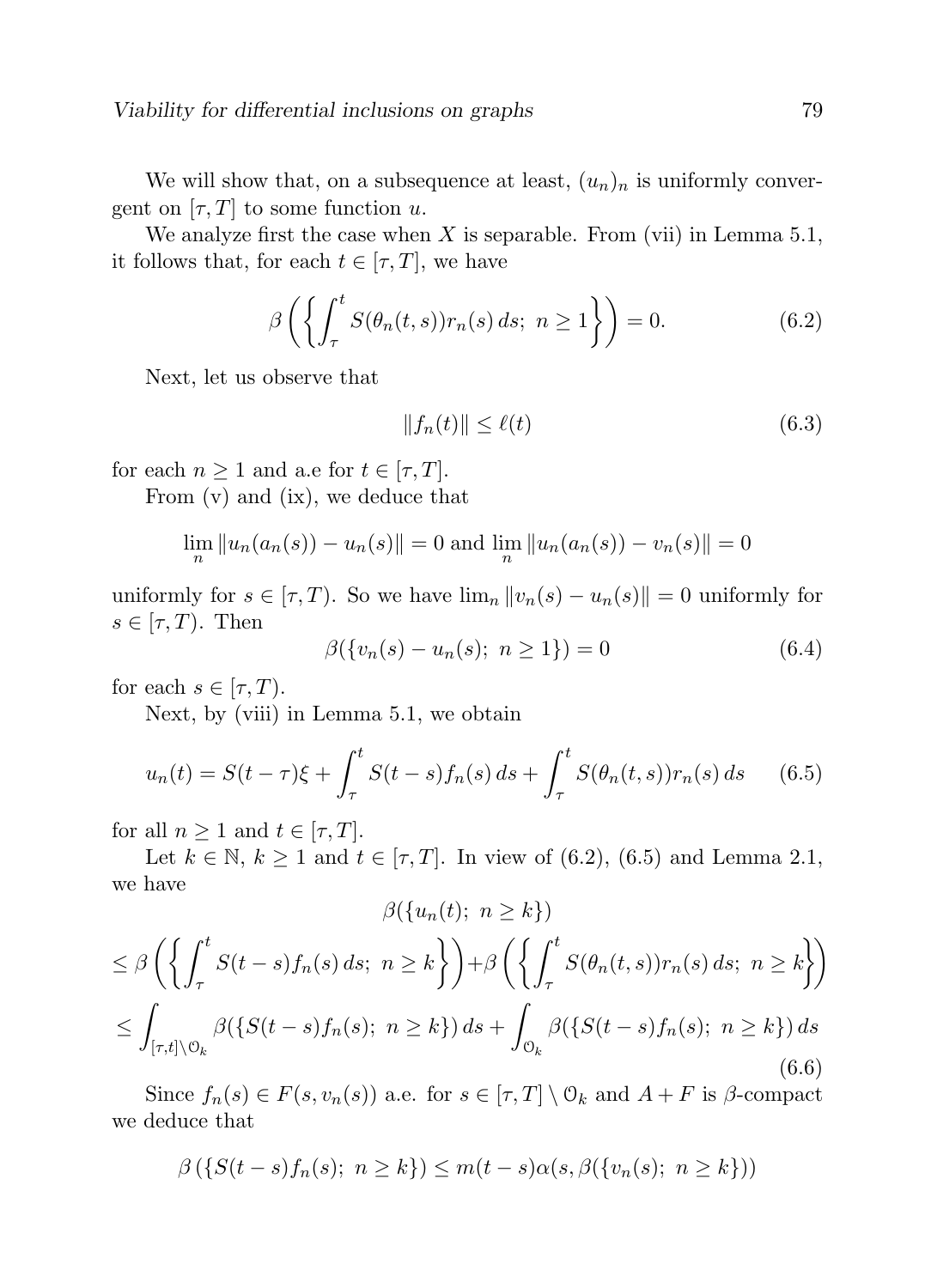for all  $t \in [\tau, T]$  and a.e. for  $s \in [\tau, T] \setminus \mathcal{O}_k$ . Let  $\alpha_0 = (\sup_{s \in [0, T - \tau]} m(s))\alpha$ , then  $\alpha_0$  is a Caratheodory uniqueness function, too.

So, from (6.6) and (6.3) it follows that

$$
\beta(\{u_n(t); n \ge k\}) \le \int_{[\tau,t] \setminus \mathcal{O}_k} \alpha_0(s, \beta(\{v_n(s); n \ge k\}) ds + Me^{\omega(T-\tau)} \int_{\mathcal{O}_k} \ell(s) ds
$$

Since by (6.4) we have  $\beta({u_n(t)}; n \ge k) = \beta({v_n(t)}; n \ge k)$  and  $\beta({u_n(t)}; n \ge k) = \beta({u_n(t)}; n \ge 1)$ , passing to the limit for  $k \to \infty$ in the inequality above and taking into account that  $\alpha_0$  is a Carathéodory uniqueness function, it follows that  $\beta({u_n(t); n \geq 1}) = 0$ . Thus  ${u_n(t); n \geq 0}$ 1} is relatively compact for each  $t \in [\tau, T]$ . In view of (6.3) and using (6.2) and Theorem 8.4.1, p. 194 in Vrabie [10] we conclude that, on a subsequence at least,  $(u_n)_n$  is uniformly convergent on  $[\tau, T]$  to some function u. But  $\lim_{n} v_n(t) = u(t)$ , uniformly for  $t \in [\tau, T)$ , and hence, for each  $k \geq 1$ , the set

$$
C_k = \{ (t, v_n(t)); \ n \ge k, \ t \in [\tau, T) \setminus \mathcal{O}_k \}
$$

is compact. Since  $F$  is strongly-weakly u.s.c. and has weakly compact values, by Lemma 2.6.1, p. 47, in Cârjă, Necula, Vrabie  $[3]$ , it follows that, for each  $k \geq 1$ , the set

$$
B_k := \overline{\text{conv}}\left(\bigcup_{n\geq k} \bigcup_{t\in[\tau,T]\setminus\mathcal{O}_k} F(t,v_n(t))\right)
$$

is weakly compact. We notice that  $||f_n(s)|| \leq \ell(s)$  a.e. for  $s \in [\tau, T]$  and  $f_n(s) \in B_k$  for each  $k \geq 1$  and  $n \geq k$  and a.e. for  $s \in [\tau, T] \setminus \mathcal{O}_k$ . Since  $\ell \in L^1(\tau, T; \mathbb{R})$ ,  $B_k$  is weakly compact and  $\lim_k \lambda(\mathcal{O}_k) = 0$ , by Diestel's Theorem 1.3.8, p. 10, in Cârjă, Necula, Vrabie [3], it follows that, on a subsequence at least,  $\lim_{n} f_n = f$  weakly in  $L^1(\tau, T; X)$ . As  $\lim_{n} v_n(t) = u(t)$ uniformly for  $t \in [\tau, T]$ , and, by Lemma 5.1, for each  $k \ge 1$ , each  $n \ge k$ , we have  $f_n(s) \in F(s, v_n(s))$  a.e. for  $s \in [\tau, T] \setminus \mathcal{O}_k$ , from Theorem 3.1.2, p. 88, in Vrabie [9], we conclude that  $f(s) \in F(s, u(s))$  for each  $k \ge 1$  and a.e. for  $s \in [\tau, T] \setminus \mathcal{O}_k$ . Since  $\lim_k \lambda(\mathcal{O}_k) = 0$ , we get

$$
f(s) \in F(s, u(s)) \text{ a.e. for } s \in [\tau, T] \tag{6.7}
$$

Finally, passing to the limit both sides in (6.5), for  $n \to \infty$ , we get

$$
u(t) = S(t - \tau)\xi + \int_{\tau}^{t} S(t - s)f(s) ds,
$$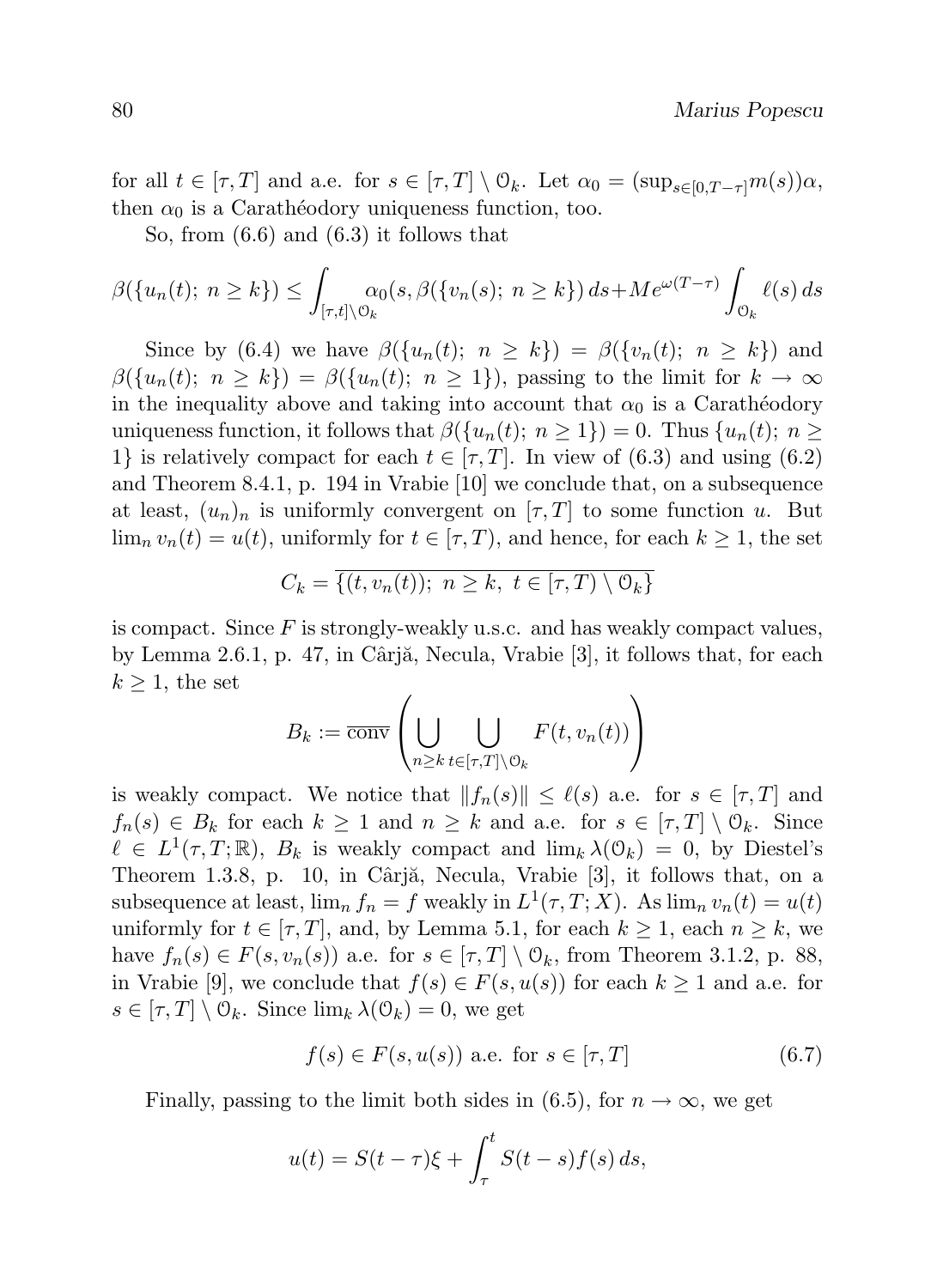for each  $t \in [\tau, T]$ . Since  $v_n(t) \in K(t)$  and  $\lim_n v_n(t) = u(t)$  for all  $t \in [\tau, T]$ and K is locally closed from the left, it follows that  $u(t) \in K(t)$  for each  $t \in [\tau, T]$ . By (6.7), we conclude that u is a mild solution of (1.1), and this completes the proof when  $X$  is separable.

If  $X$  is not separable, we have to observe that there exists a separable and closed subspace  $Y \subseteq X$  such that the families:  $\{S(\cdot)f_n(\cdot); n \geq 1\}$ ,  $\{S(\cdot)u_n(\cdot); n \geq 1\}, \{S(\cdot)v_n(\cdot); n \geq 1\}$  and  $\{S(\cdot)r_n(\cdot); n \geq 1\}$  are Y-valued. Then, to complete the proof, it suffices to follows the very same arguments as before and to make use of (iv) in Remark 2.1.

The proof of Theorem 5.2 is exactly the same with the exception of obtaining the fact that  $\{u_n(t); n \geq 1\}$  is relatively compact. Indeed, since K is locally compact from the left, it follows that the set  $\{v_n(t); n \geq 1\}$  is relatively compact. Moreover, recalling that

$$
\lim_{n} \|v_n(s) - u_n(s)\| = 0
$$

for  $s \in [\tau, T)$ , it follows that  $\{u_n(t); n \geq 1\}$  is relatively compact for all  $t \in [\tau, T]$ . The remaining of the proof is identical to the one of Theorem 5.1.  $\Box$ 

## References

- [1] O. Cârjă and M. D. P. Monteiro Marques, Viability for nonautonomous semilinear differential equations, *J. Differential Equations*, **166**(2000), 328–346.
- [2]  $\sigma$ . Cârjă, M. Necula and I. I. Vrabie, Necessary and sufficient conditions for viability for semilinear differential inclusions, Trans. Amer. Math.  $Soc., 361(2009)$  343-390.
- [3] O. Cârjă, M. Necula and I. I. Vrabie, *Viability, Invariance and Appli*cations, North-Holland Mathematics Studies 207, Elsevier, 2007.
- [4] H. Mönch, Boundary value problems for nonlinear ordinary differential equations of second order in Banach spaces, Nonlinear Anal. T.M.A., 4(1980), 985–999.
- [5] M. Necula, Viability of variable domains for differential equations governed by Carathéodory perturbations of nonlinear  $m$ -accretive operators, An. Stiint. Univ. Al. I. Cuza Iași Sect. I a Mat.  $48(2002)$ ,  $41-60$ .